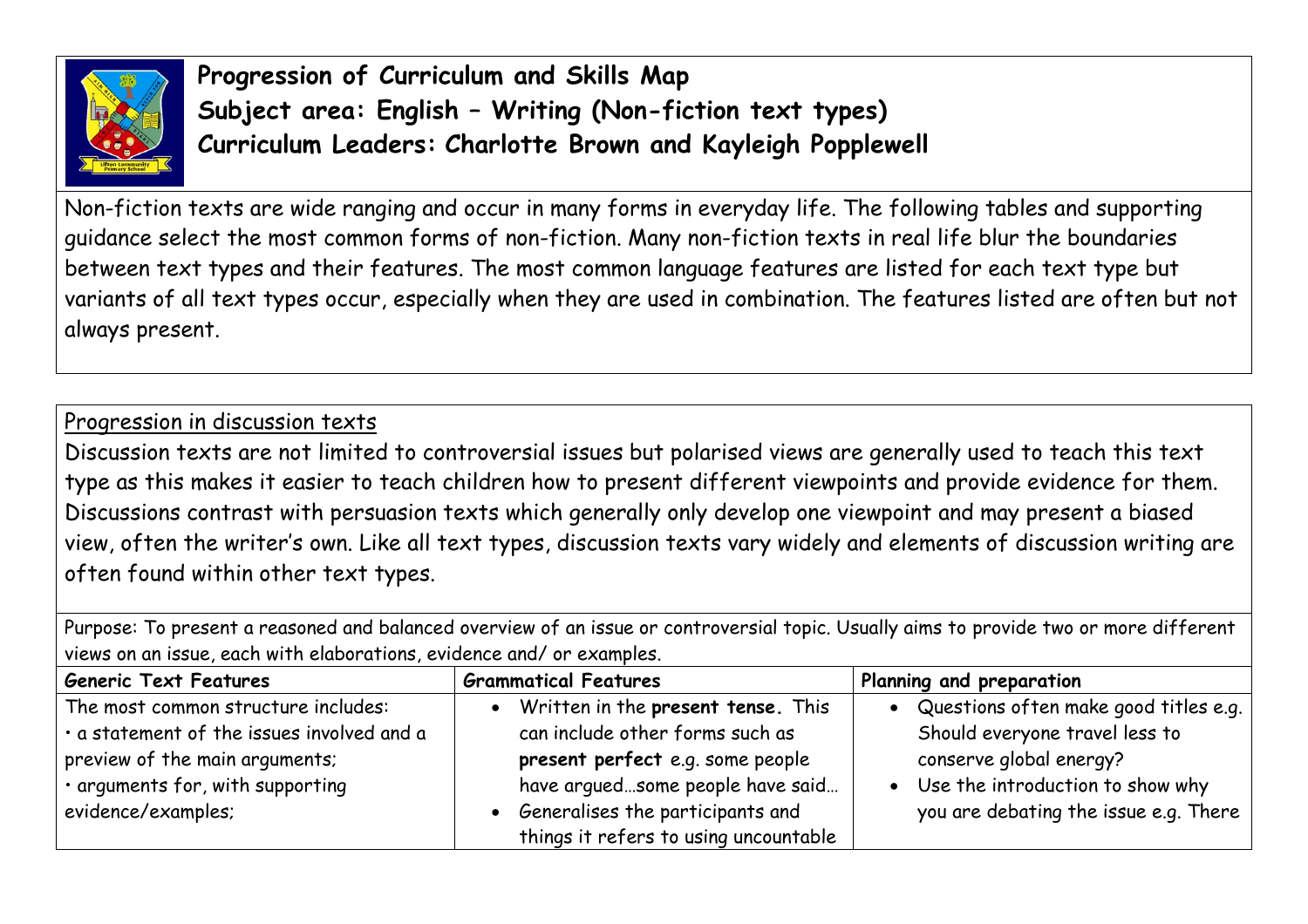• arguments against or alternative views, with

supporting evidence/examples.

Another common structure presents the arguments 'for' and 'against' alternatively.

Discussion texts usually end with a summary and a statement of recommendation or conclusion.

The summary may develop one particular viewpoint using reasoned judgements based on

the evidence provided

**noun phrases** (some people, most dogs), nouns that categorise (vehicles, pollution) and abstract nouns (power).

- **Heading and subheadings** can be used to aid presentation.
- **Paragraphs** are useful for organising the discussion into logical sections.
- Uses **adverbials** e.g. therefore, however to create **cohesion within and across paragraphs.**
- Writers need to make **formal and informal vocabulary choices** to suit the form of the writing by making generic statements followed by specific examples e.g. Most vegetarians disagree. Dave Smith, a vegetarian for 20 years, finds that ...
- **Layout devices** such as diagrams, illustrations, moving images and sound can be used to provide additional information or give evidence
- **The passive voice** can sometimes be used to present points of view e.g. It could be claimed that…it is possible that…so could claim that…
- **Degrees of formality and informality** ca be adapted to suit the form of the discussion e.g. whether writing a formal letter on an informal

is always a lot of disagreement about x and people's views vary a lot.

- Make sure you show both/all sides of the argument fairly.
- Support each viewpoint you present with reasons and evidence.
- If you opt to support one particular view in the conclusion, give reasons for your decision.
- Don't forget that discussion texts can be combined with other text types depending on your cross curricular link.
- Re-read your explanation as if you know nothing at all about the subject. Check that there are no gaps in the information
- Remember that you can adapt explanatory texts or combine them with other text types to make them work effectively for your audience and purpose.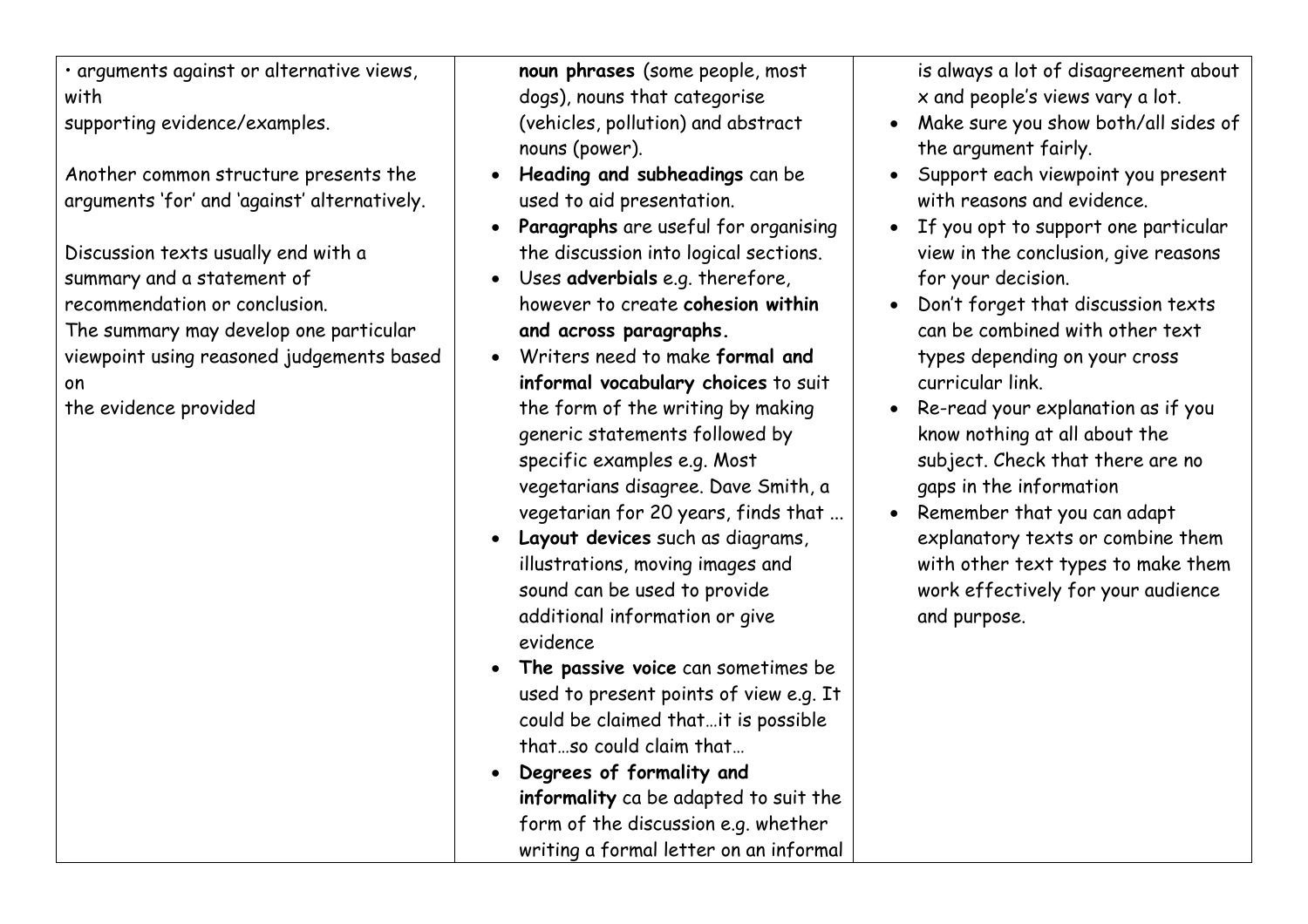| blog. This can include vocabulary<br>choices e.g. choosing habitat rather<br>than homeindicates rather than<br>shows<br>• Because arguments include<br>hypothetical ideas, conditional<br>language, such as the subjunctive<br>form can sometimes be used e.g. If<br>people were to stop hunting whales<br>• In discussions, complex ideas need<br>developing over a sentence. Colons<br>and semi-colons can be useful for |  |
|----------------------------------------------------------------------------------------------------------------------------------------------------------------------------------------------------------------------------------------------------------------------------------------------------------------------------------------------------------------------------------------------------------------------------|--|
| separating and linking these ideas.                                                                                                                                                                                                                                                                                                                                                                                        |  |

| $\frac{1}{2}$<br>Year group | <b>Grammatical Features</b>                                                                        |
|-----------------------------|----------------------------------------------------------------------------------------------------|
| <b>EYFS</b>                 | N/A                                                                                                |
|                             | Experience and recognise that others sometimes think, feel and react differently from themselves.  |
|                             | Talk about how they and others might respond differently to the same thing (e.g. like a particular |
|                             | picture or story when someone else doesn't).                                                       |
|                             | Give oral explanations e.g. their or another's preferences, e.g. what they like to eat and why.    |
|                             | N/A                                                                                                |
|                             | Through talk and role play explore how others might think, feel and react differently from         |
|                             | themselves and from each other.                                                                    |
|                             | In reading explore how different characters might think, feel and react differently from           |
|                             | themselves and from each other.                                                                    |
|                             | N/A                                                                                                |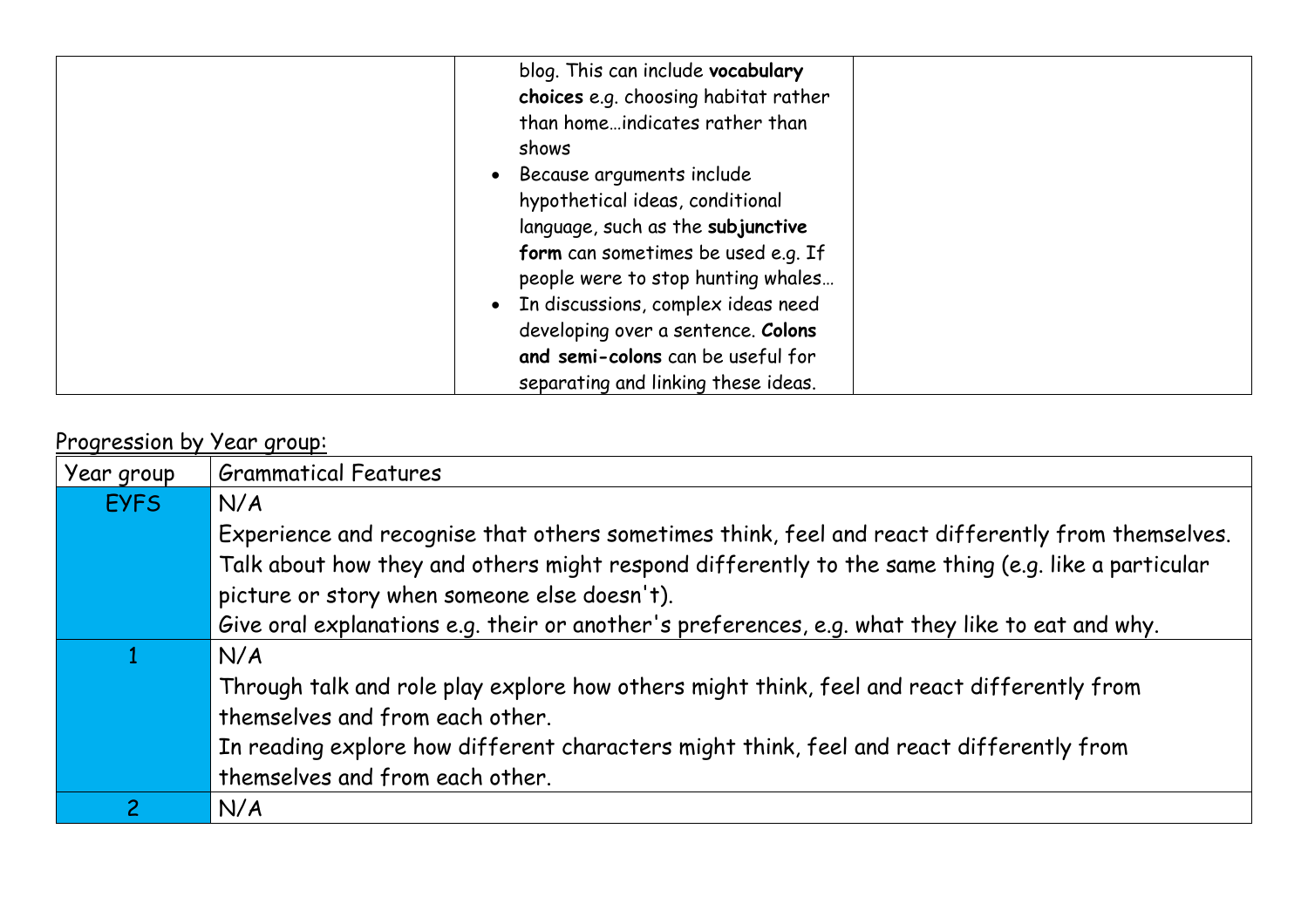|                 | Through reading and in life situations, recognise, that different people (characters) have different        |
|-----------------|-------------------------------------------------------------------------------------------------------------|
|                 | thought/feelings about, views on and responses to particular scenarios (e.g. that the wolf would see        |
|                 | the story of the Red Riding Hood differently to the girl herself.)                                          |
|                 | Explore different views and viewpoints.                                                                     |
| $\overline{3}$  | N/A                                                                                                         |
|                 | Through reading explore how different views might be expressed/explained/justified (e.g. the                |
|                 | different view of characters in a particular book, the different view of people writing to a<br>newspaper). |
|                 | Through role play and drama explore how different views might be expressed/explained/justified              |
|                 | (e.g. the different view of characters in a particular book, the different view of people in a              |
|                 | simulated 'real life' scenario).                                                                            |
| 4               | Consistent use of present tense (Y2)                                                                        |
|                 | Use present perfect form of verbs (Y3)                                                                      |
|                 | Effective use of noun phrases                                                                               |
|                 | Use of paragraphs to organise ideas                                                                         |
|                 | Use adverbials e.g. therefore, however                                                                      |
|                 | Heading and subheadings used to aid presentation (Y3)                                                       |
| $5\overline{)}$ | Create cohesion within paragraphs using adverbials                                                          |
|                 | Use layout devices to provide additional information and guide the reader                                   |
| 6               | Create cohesion across paragraphs using a wider range of cohesive devices which can include                 |
|                 | adverbials                                                                                                  |
|                 | Make formal and informal vocabulary choices                                                                 |
|                 | Use the passive voice to present points of view without                                                     |
|                 | Adapt degrees of formality and informality to suit the form of the discussion                               |
|                 | Use conditional forms such as the subjunctive form to hypothesise                                           |
|                 | Make formal and informal vocabulary choices                                                                 |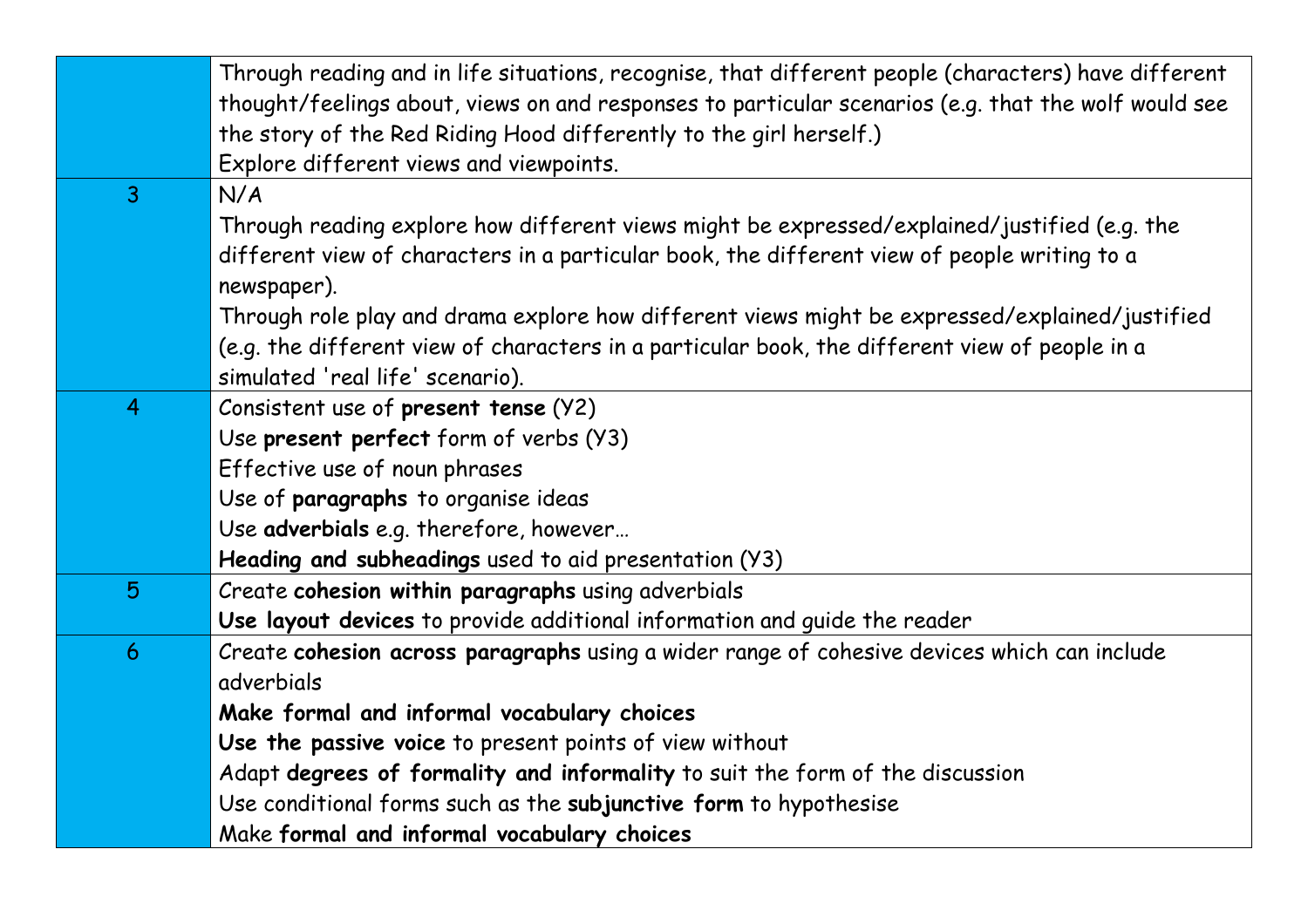Common forms of discussion text:

- Non-fiction book on an 'issues'
- Write-up a debate
- Leaflet or article giving balanced account of an issue
- Writing editorials about historical attitudes to gender, social class, colonialism etc.
- Writing letters about pollution, factory farming or smoking
- Writing essays giving opinions about literature, music or works of art

### Progression in explanatory texts

Explanatory texts generally go beyond simple 'description' in that they include information about causes, motives or reasons. Explanations and reports are sometimes confused when children are asked to 'explain' and they actually provide a report, e.g. what they did (or what happened) but not how and why. Like all text types, explanatory texts vary widely and are often found combined with other text types.

| $\mathbf{v}$                                                                                                                                                                                                                                                       |                                                                                                                                                                                                           |                                                                                                                                                                                                                                                                              |
|--------------------------------------------------------------------------------------------------------------------------------------------------------------------------------------------------------------------------------------------------------------------|-----------------------------------------------------------------------------------------------------------------------------------------------------------------------------------------------------------|------------------------------------------------------------------------------------------------------------------------------------------------------------------------------------------------------------------------------------------------------------------------------|
| <b>Generic Text Features</b>                                                                                                                                                                                                                                       | <b>Grammatical Features</b>                                                                                                                                                                               | Planning and preparation                                                                                                                                                                                                                                                     |
| • A general statement to introduce<br>the topic being explained. E.g. In the<br>winter some animals hibernate.<br>• The steps or phases in a process are<br>explained logically, in order. E.g.<br>When the nights get longer<br>because the temperature begins to | • Written in present tense e.g.<br>Hedgehogs wake up again in the<br>spring.)<br>• Questions can be used to form titles<br>e.g. How do hedgehogs survive the<br>winter? Why does it get dark at<br>night? | • Choose a title that shows what you<br>are explaining, perhaps using why or<br>how.<br>• Decide whether you need to include<br>images or other features to help<br>your reader, e.g. diagrams,<br>photographs, a flow chart, a text<br>box, captions, a list or a glossary. |

Purpose: To explain how or why, e.g. to explain the processes involved in natural/social phenomena or to explain why something is the way it is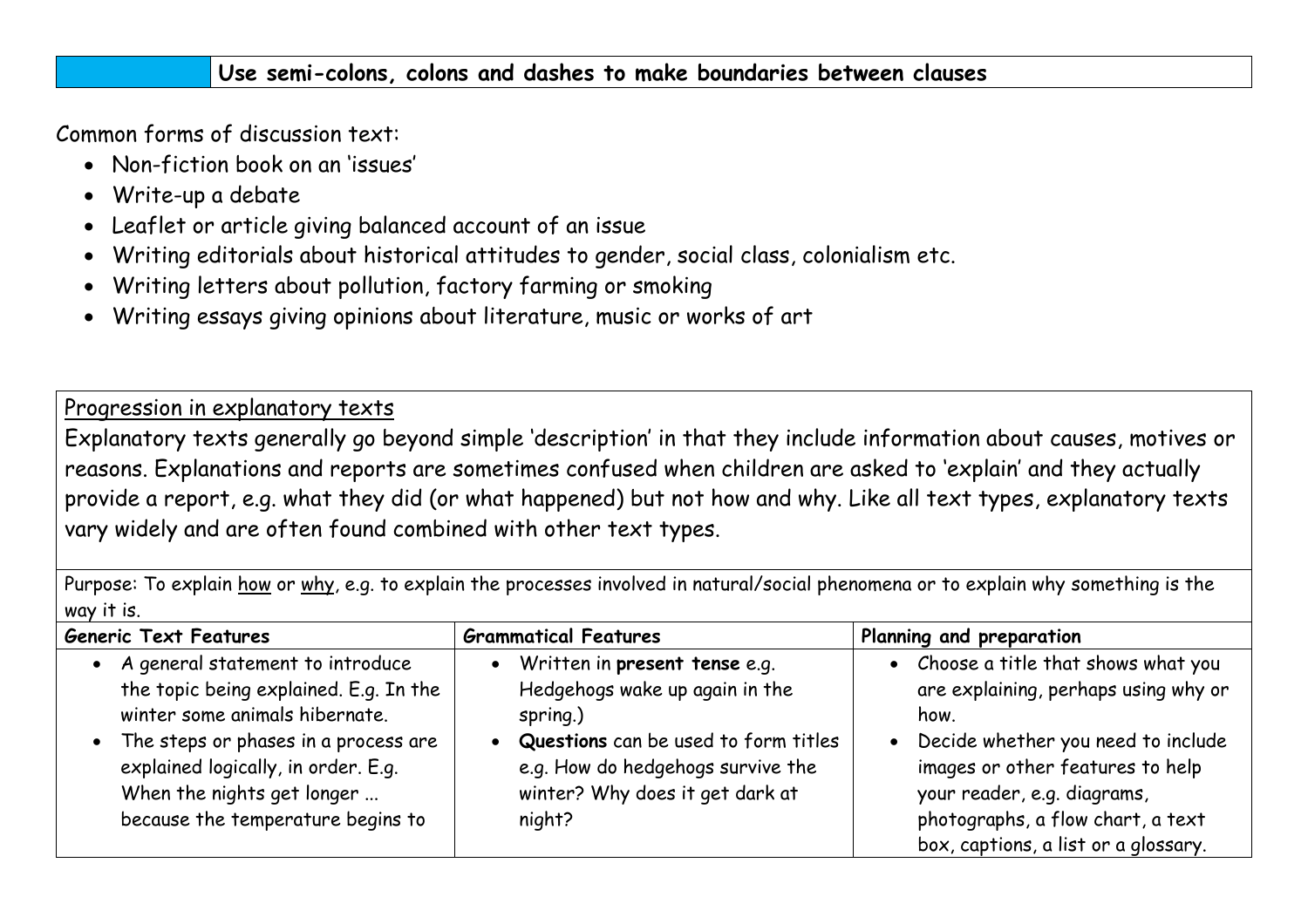| drop  so the hedgehog looks for a<br>safe place to hide. | • Question marks are used to denote<br>questions.<br>Use of adverbs e.g. first, then, after<br>$\bullet$<br>that, finally<br>Use of conjunctions e.g. so,<br>because<br>Use prepositions e.g. before, after<br>Cohesion can be created, and<br>repetition avoided through the use<br>of nouns and pronouns e.g. Many<br>mammalsthey feed their young<br>Indicate degrees of possibility<br>using adverbs e.g. perhaps, surely<br>Sometimes modal verbs can be used<br>to express degrees of possibility e.g.<br>might, should, will<br>Fronted adverbials can be used e.g.<br>During the night, nocturnal animals<br>Relative clauses can be used to add<br>further information e.g. Hedgehogs,<br>which are mammals<br>Degrees of formality and<br>informality can be adapted to suit<br>the form of the explanation, so an<br>informal tone can sometimes be<br>appropriate e.g. You'll be surprised to<br>know that  Have you ever thought<br>about the way that ? And a formal,<br>authoritative tone can also be<br>adopted e.g. oxygen is constantly | • Use the first paragraph to introduce<br>what you will be explaining.<br>Plan the steps in your explanation<br>and check that you have included any<br>necessary information about how and<br>why things happen as they do.<br>Add a few interesting details.<br>Interest the reader by talking<br>directly to them<br>Re-read your explanation as if you<br>know nothing at all about the<br>subject. Check that there are no<br>gaps in the information<br>Remember that you can adapt<br>explanatory texts or combine them<br>with other text types to make them<br>work effectively for your audience<br>and purpose. |
|----------------------------------------------------------|------------------------------------------------------------------------------------------------------------------------------------------------------------------------------------------------------------------------------------------------------------------------------------------------------------------------------------------------------------------------------------------------------------------------------------------------------------------------------------------------------------------------------------------------------------------------------------------------------------------------------------------------------------------------------------------------------------------------------------------------------------------------------------------------------------------------------------------------------------------------------------------------------------------------------------------------------------------------------------------------------------------------------------------------------------|----------------------------------------------------------------------------------------------------------------------------------------------------------------------------------------------------------------------------------------------------------------------------------------------------------------------------------------------------------------------------------------------------------------------------------------------------------------------------------------------------------------------------------------------------------------------------------------------------------------------------|
|----------------------------------------------------------|------------------------------------------------------------------------------------------------------------------------------------------------------------------------------------------------------------------------------------------------------------------------------------------------------------------------------------------------------------------------------------------------------------------------------------------------------------------------------------------------------------------------------------------------------------------------------------------------------------------------------------------------------------------------------------------------------------------------------------------------------------------------------------------------------------------------------------------------------------------------------------------------------------------------------------------------------------------------------------------------------------------------------------------------------------|----------------------------------------------------------------------------------------------------------------------------------------------------------------------------------------------------------------------------------------------------------------------------------------------------------------------------------------------------------------------------------------------------------------------------------------------------------------------------------------------------------------------------------------------------------------------------------------------------------------------------|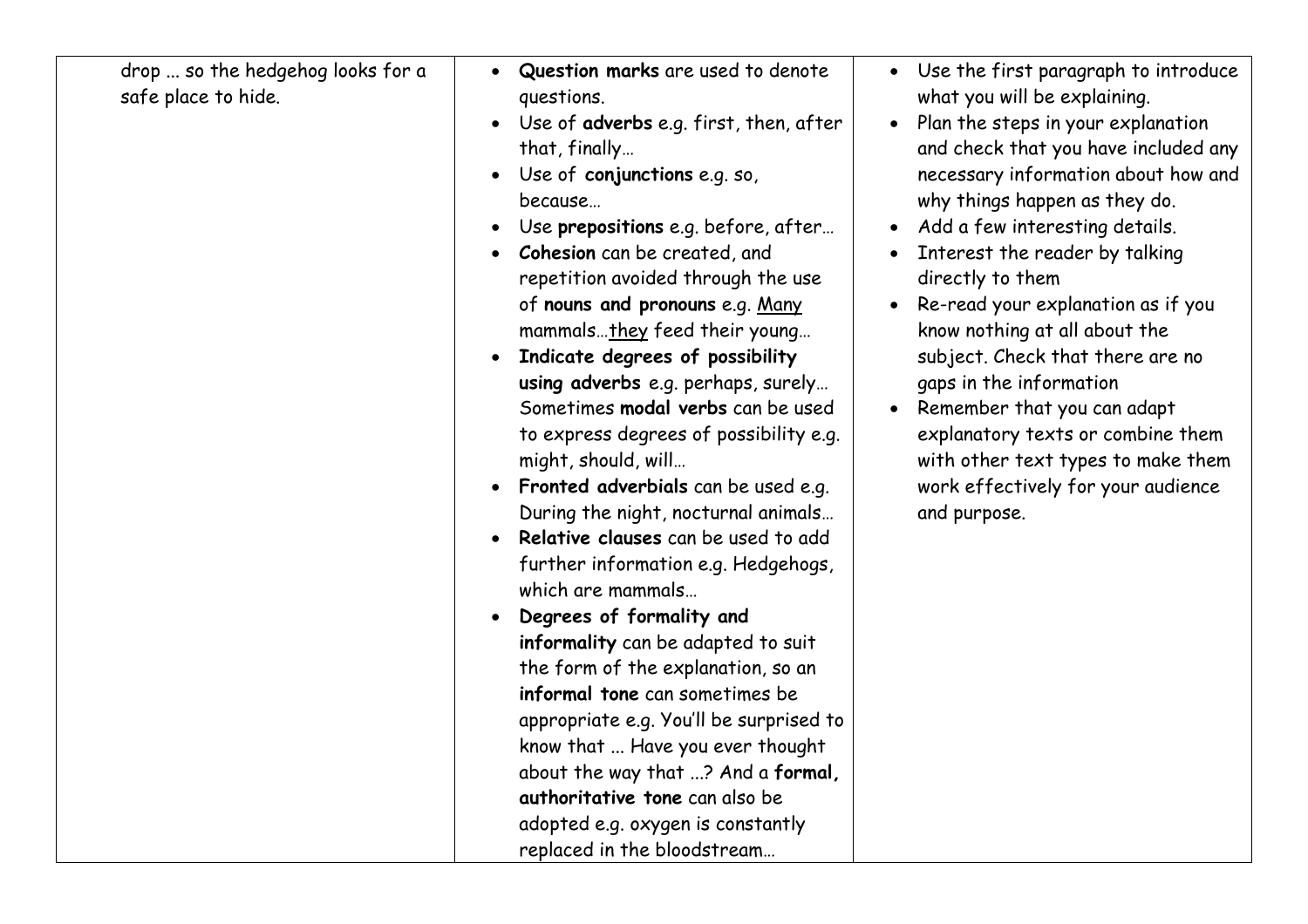| • The passive voice can sometimes be<br>used e.g. gases are carried<br>• Layout devices such as heading,<br>subheadings, columns, bullets etc can<br>be used to present information<br>clearly.<br>• Paragraphs are useful for organising<br>the explanation into logical sections.<br>· Brackets, dashes and commas can<br>be used to add extra information<br>inside parenthesis e.g. oxygen (a gas |  |
|-------------------------------------------------------------------------------------------------------------------------------------------------------------------------------------------------------------------------------------------------------------------------------------------------------------------------------------------------------------------------------------------------------|--|
| found in air)                                                                                                                                                                                                                                                                                                                                                                                         |  |

| Year group     | <b>Grammatical feature</b>                                                                        |
|----------------|---------------------------------------------------------------------------------------------------|
| <b>EYFS</b>    | N/A                                                                                               |
|                | Talk about why things happen and how things work; ask questions and speculate.                    |
|                | Listen to someone explain a process and ask questions.                                            |
|                | Give oral explanations e.g. their or another's motives; why and how they made a construction.     |
|                | N/A                                                                                               |
|                | Read captions, pictures and diagrams on wall displays and in simple books that explain a process. |
|                | Draw pictures to illustrate a process and use the picture to explain the process orally.          |
| $\overline{2}$ | Consistent use of present tense                                                                   |
|                | Questions can be used to form titles                                                              |
|                | Question marks are used to denote questions (Y1)                                                  |
|                | Use conjunctions e.g. sobecause                                                                   |
| 3              | Express time, place and cause using conjunctions (e.g. so, because), adverbs and prepositions     |
|                | Heading and subheadings used to aid presentation                                                  |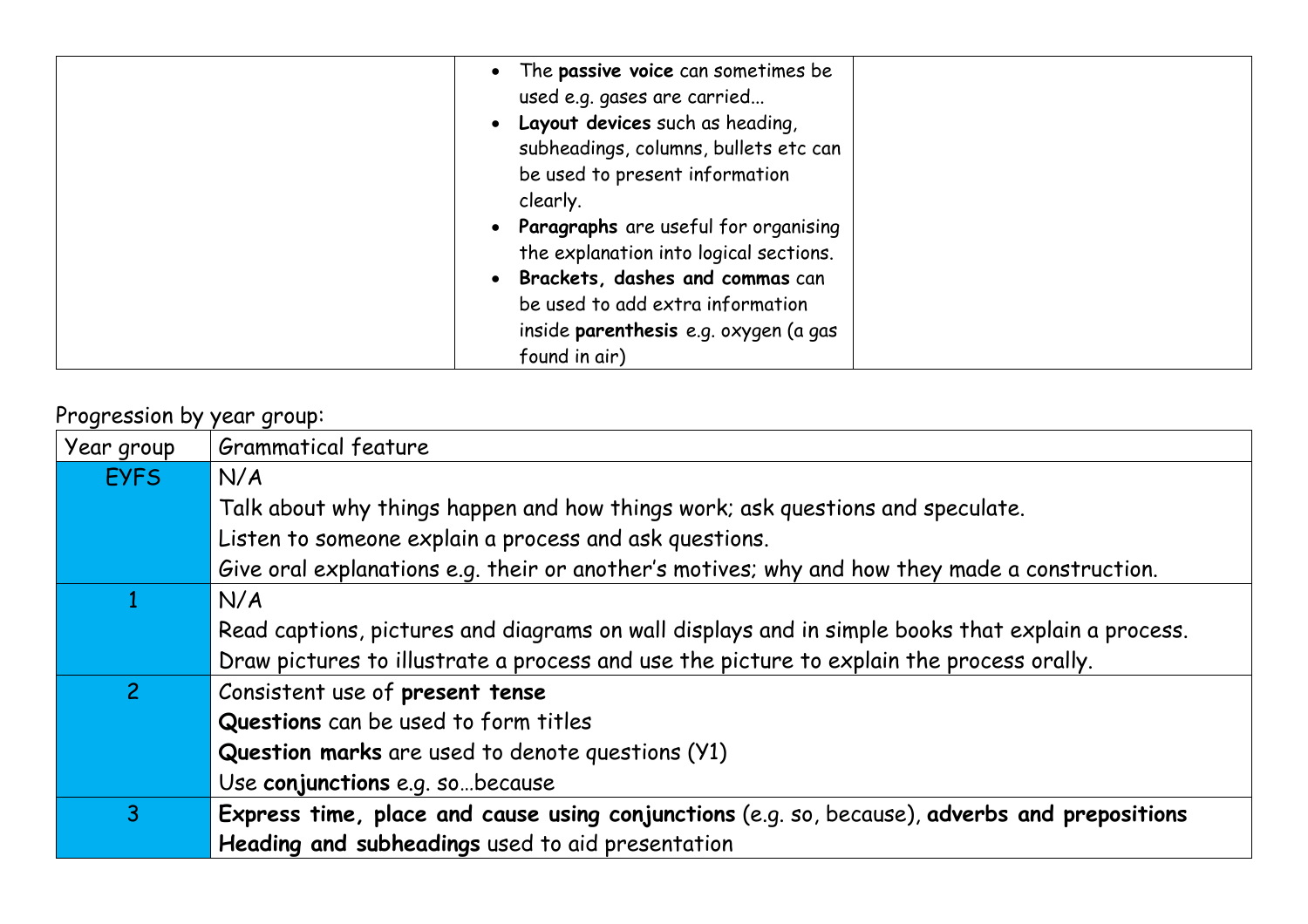| $\overline{4}$ | Use fronted adverbials                                                                      |
|----------------|---------------------------------------------------------------------------------------------|
|                | Use of paragraphs to organise ideas                                                         |
|                | Create cohesion through the use of nouns and pronouns                                       |
| 5 <sup>5</sup> | Indicate degrees of possibility using adverbs and modal verbs                               |
|                | Use layout devices to provide additional information and quide the reader                   |
|                | Create cohesion within paragraphs using adverbials                                          |
|                | Relative clauses can be used to add further information                                     |
|                | Parenthesis can be used to add clarification of technical words                             |
| 6 <sup>1</sup> | Adapt degrees of formality and informality to suit the form of the explanation              |
|                | Create cohesion across paragraphs using a wider range of cohesive devices which can include |
|                | adverbials                                                                                  |
|                | The passive voice can be used                                                               |

Common forms of explanation text:

- Explaining electricity, forces, food chains etc. in science
- Explaining inventions such as the steam train, the causes of historic events such as wars and revolutions, explaining the role of the Nile in determining the seasons in Ancient Egypt
- Explaining phenomena such as the water cycle or how a volcano erupts in geography
- Explaining religious traditions and practices in RE
- Encyclopaedia entries
- Technical manuals
- Question and answer articles and leaflets
- Science write-ups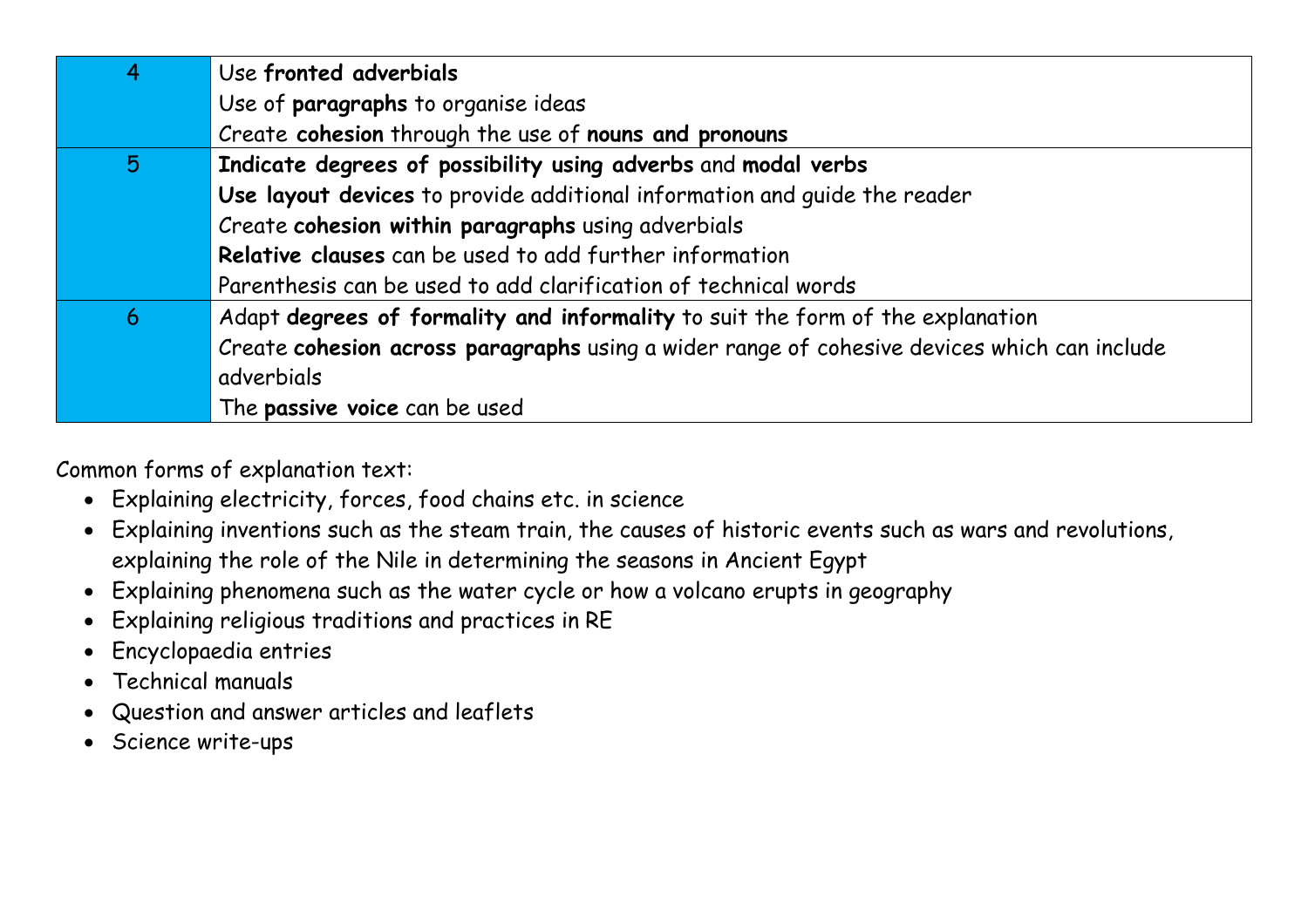## Progression in instruction/ procedural texts:

Like all text types, variants of instructions occur and they can be combined with other text types. They may be visual only (e.g. a series of diagrams with an image for each step in the process) or a combination of words and images. Instructions and procedural texts are found in all areas of the curriculum and include rules for games, recipes, instructions for making something and directions.

Purpose: To ensure something is done effectively and/or correctly with a successful outcome for the participant/s Generic Text Features **Grammatical Features** Planning and preparation • Begin by defining the goal or desired outcome. E.g. How to make a board game. • List any material or equipment needed, in order. Provide simple, clear instructions. If a process is to be undertaken, keep to the order in which the steps need to be followed to achieve the stated goal. • Diagrams or illustrations are often integral and may even take the place of some text.(Diagram B shows you how to connect the wires.) • A final evaluative statement can be used to wrap up the process. E.g. Now go and enjoy playing your new game. Your beautiful summer salad is now ready to eat. • Use of imperative/**command**  sentences e.g. Cut the card ... Paint your design ...some of these may be **negative commands** e.g. Do not use any glue at this stage… • **Commas in lists** can be used to separate required ingredients/materials • **Conjunctions, adverbs and prepositions** can be used to order and explain the procedure e.g. when this has been done…next add…after doing this… • **Relative clauses** can be used to add further information e.g. Collect your jam from the fried, which may be bought or homemade… • **Cohesion** can be created, and repetition avoided through the use of **nouns and pronouns** e.g. Add the egg and then beat it with a whisk. • Use the title to show what the instructions are about. E.g. How to look after goldfish. • Work out exactly what sequence is needed to achieve the planned goal. • Decide on the important points you need to include at each stage. • Keep sentences as short and simple as possible. • Avoid unnecessary adjectives and adverbs or technical words, especially if your readers are young. • Appeal directly to the reader's interest and enthusiasm. E.g. You will really enjoy this game. Why not try out this delicious recipe on your friends? Only one more thing left to do now. Use procedural texts within other text types when you need a set of rules, guidelines or instructions to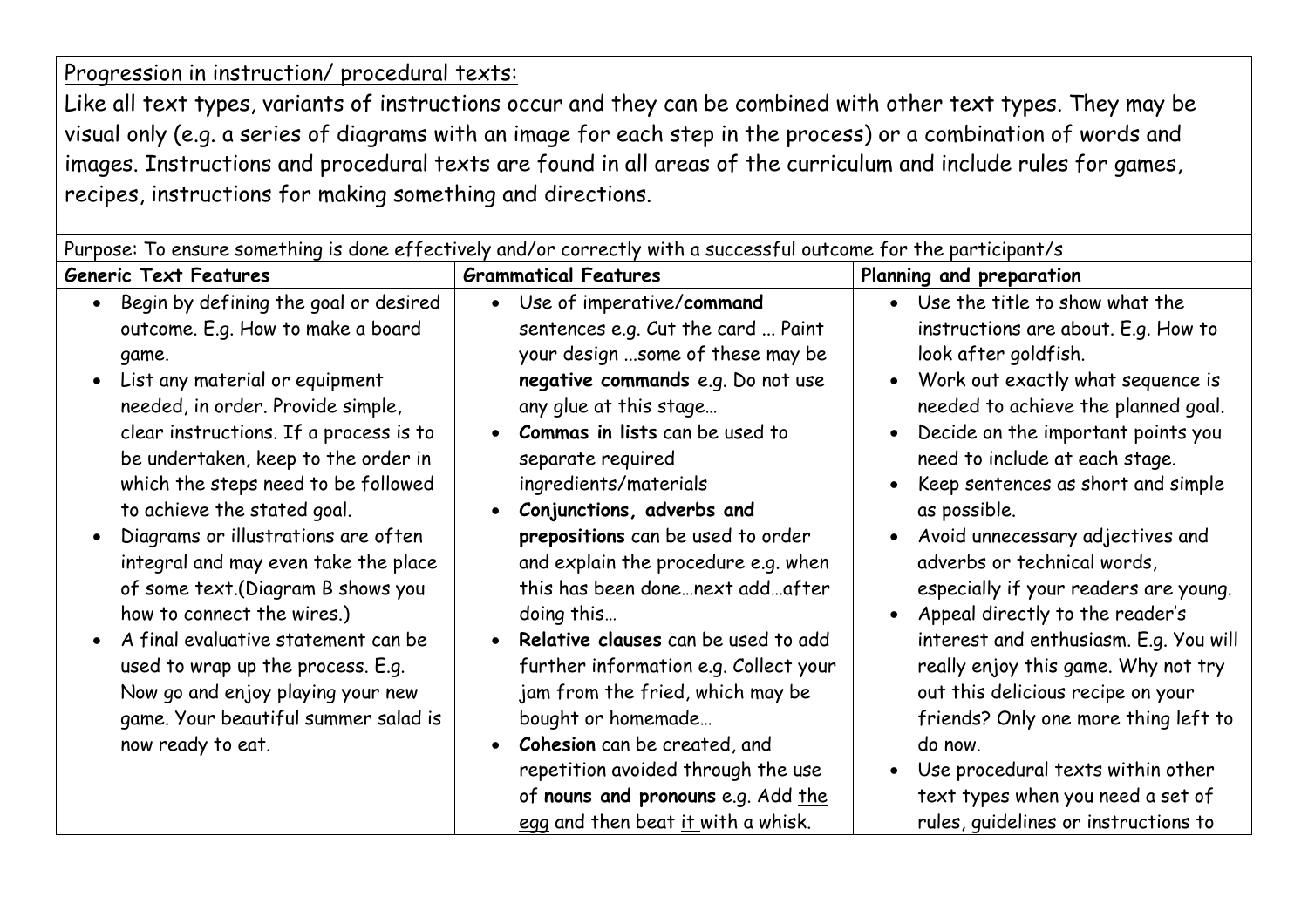| Additional advice can be added<br>$\bullet$<br>through the use of parenthesis e.g.<br>(It's a good idea to leave it overnight<br>if you have time)<br>Conditional adverbials can be used,<br>including as fronted adverbials to<br>make suggested alternatives e.g. If<br>you would like to make a bigger<br>decoration, you could either double | make something really clear for the<br>reader. |
|--------------------------------------------------------------------------------------------------------------------------------------------------------------------------------------------------------------------------------------------------------------------------------------------------------------------------------------------------|------------------------------------------------|
| the dimensions of the base or just<br>draw bigger flowers.                                                                                                                                                                                                                                                                                       |                                                |
| Modals can be used to suggest<br>$\bullet$                                                                                                                                                                                                                                                                                                       |                                                |
| degrees of possibility e.g. you<br>shouldyou might want to                                                                                                                                                                                                                                                                                       |                                                |
| Different degrees of formality may<br>$\bullet$<br>be required e.g. Cook for 20                                                                                                                                                                                                                                                                  |                                                |
| minutes/Pop your cheesecake in the<br>oven for 20 minutes.                                                                                                                                                                                                                                                                                       |                                                |
| Headings can be used to separate<br>the equipment from the procedure.                                                                                                                                                                                                                                                                            |                                                |
| Layout devices such as bullet<br>$\bullet$                                                                                                                                                                                                                                                                                                       |                                                |
| points, numbers or letters to help<br>your reader keep track as they work<br>their way through each step.                                                                                                                                                                                                                                        |                                                |

| ``<br>Vann<br>group<br>cui | teature<br>Grammatical |
|----------------------------|------------------------|
| .                          | N/r                    |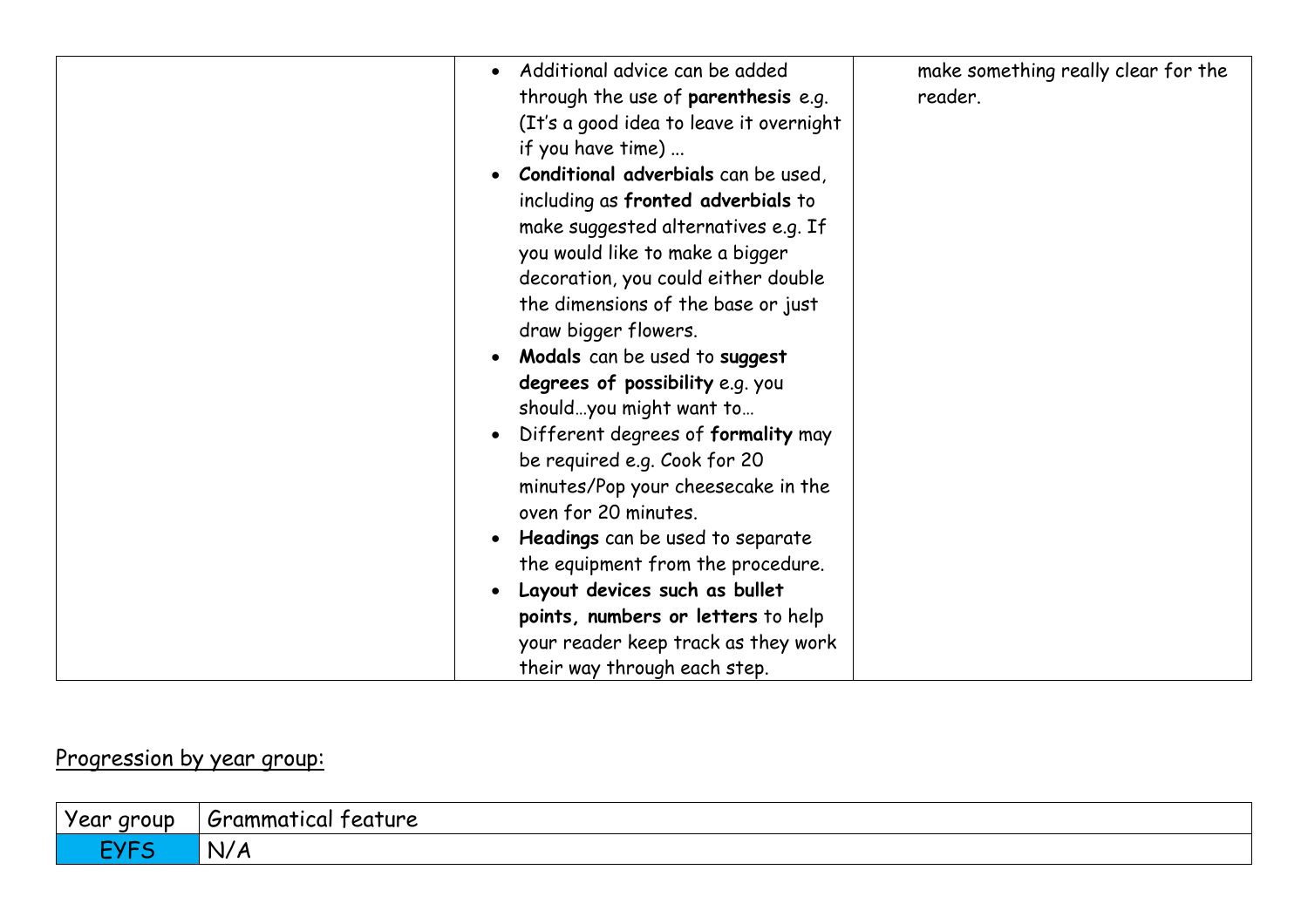|                | Listen to and follow single instructions, and then a series of two and three instructions           |
|----------------|-----------------------------------------------------------------------------------------------------|
|                | Give oral instructions when playing.                                                                |
|                | Read and follow simple classroom instructions on labels with additional pictures or symbols.        |
|                | Attempt to write instructions on labels, for instance in role play area                             |
|                | Although, the Year 1 curriculum asks pupils to sequence sentences to write short narratives, simple |
|                | instructions can be written. These should use the grammar and punctuation objectives listed in the  |
|                | National Curriculum for Year 1 as below:                                                            |
|                | Use first person                                                                                    |
|                | Full stops, capital letters and finger spaces within a sentence                                     |
|                | Exclamation marks to indicate emotion                                                               |
|                | Use of the personal pronoun 'I'                                                                     |
| $\overline{2}$ | Use of command sentences                                                                            |
|                | <b>Commas</b> in lists                                                                              |
| 3 <sup>1</sup> | Express time, place and cause using conjunctions (e.g. so, because), adverbs and prepositions       |
|                | Heading and subheadings used to aid presentation                                                    |
| $\overline{4}$ | Create cohesion through the use of nouns and pronouns                                               |
|                | Use fronted adverbials                                                                              |
| 5              | <b>Parenthesis</b> can be used to add additional advice                                             |
|                | Relative clauses can be used to add further information                                             |
|                | Modals can be used to suggest degrees of possibility                                                |
|                | Use layout devices to provide additional information and quide the reader                           |
| 6              | Adapt degrees of formality and informality to suit the form of the instructions                     |
|                | Create cohesion across the text using a wide of cohesive devices including layout features          |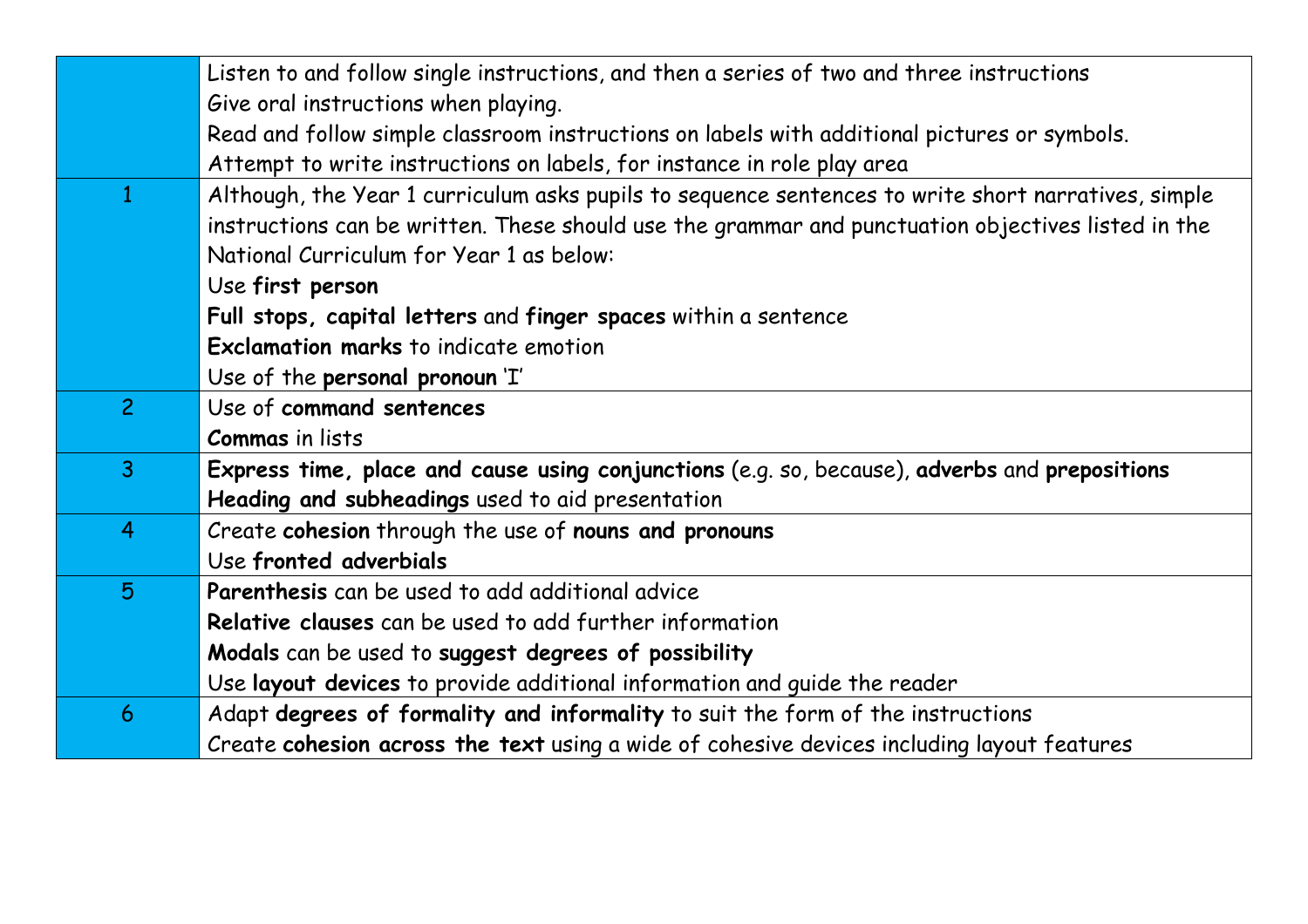Common forms of instructional text:

- How to design and make artefacts
- Technical manuals: how to operate computers, phones, devices
- How to carry out science experiments or to carry out a mathematical procedure
- How to play a game
- Writing rules for behaviour
- How to cook and prepare food
- Timetables and route-finders
- Posters, notices and signs
- Instructions on packaging

#### Progression in persuasive text:

Persuasive texts can be written, oral or written to be spoken, e.g. a script for a television advert or presentation. The persuasive intention may be covert and not necessarily recognised by the reader or listener. Texts vary considerably according to context and audience so that persuasion is not always a distinct text-type that stands alone. Elements of persuasive writing are found in many different texts including moving image texts and digital multimedia texts. Some examples may include evidence of bias and opinion being subtly presented as facts.

| Purpose: To argue a case from a particular point of view and to encourage the reader/listener towards the same way of seeing things.                                                                                                                                                   |                                                                                                                                                                                                                                             |                                                                                                                                                                                                                                                      |
|----------------------------------------------------------------------------------------------------------------------------------------------------------------------------------------------------------------------------------------------------------------------------------------|---------------------------------------------------------------------------------------------------------------------------------------------------------------------------------------------------------------------------------------------|------------------------------------------------------------------------------------------------------------------------------------------------------------------------------------------------------------------------------------------------------|
| <b>Generic Text Features</b>                                                                                                                                                                                                                                                           | <b>Grammatical Features</b>                                                                                                                                                                                                                 | Planning and preparation                                                                                                                                                                                                                             |
| • An opening statement (thesis) that<br>sums up the viewpoint being<br>presented. (he Bedford Hotel is the<br>best in the world. School uniform is a<br>good idea.)<br>• Strategically organised information<br>presents and then elaborates on the<br>desired viewpoint. (Vote for me | • Written in the present tense. This<br>can include other forms such as<br>present perfect e.g. people have<br>said<br>• Often refers to generic rather than<br>specific participants e.g. Vegetables<br>are good for you. They  This means | • Decide on the viewpoint you want to<br>present and carefully select the<br>information that supports it.<br>• Organise the main points to be made<br>in the best order and decide which<br>persuasive information you will add<br>to support each. |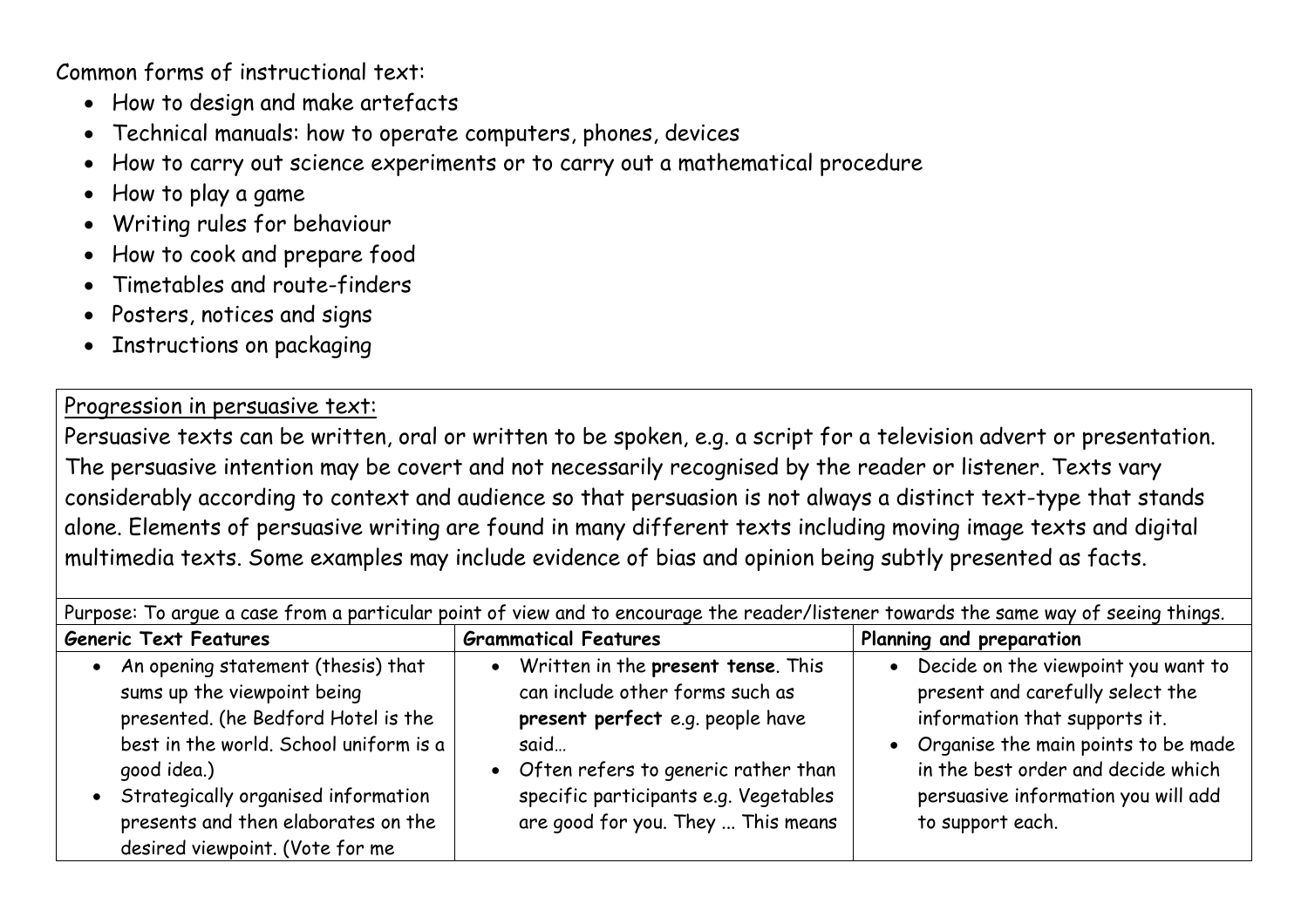because I am very experienced. I have been a school councillor three times and I have ...)

• A closing statement repeats and reinforces the original thesis. (All the evidence shows that ... It's quite clear that ... Having seen all that we offer you, there can be no doubt that we are the best.)

that **cohesion** is created through the combined use of **nouns** and **pronouns.**

- Uses **adverbials** e.g. therefore, however to create **cohesion within and across paragraphs.**
- Uses logical **conjunctions, adverbials**  and **prepositions** e.g. This proves that ... So it's clear ... Therefore ...
- **Paragraphs** are useful for organising the content into logical sections.
- Requires the writer to make **formal and**
- **informal vocabulary choices** by moving from generic statements to specific examples when key points are being presented. (The hotel is comfortable. The beds are soft, the chairs are specially made to support your back and all rooms have thick carpet.)
- Sentence types include **rhetorical questions** e.g. Do you want to get left behind in the race to be fashionable? Want to be the most relaxed person in town? So what do you have to do to?
- **Modals can be used to suggest degrees of possibility** e.g. this could be…you should…you might want to…
- Sometimes the second **person** is useful for appealing to the reader
- Plan some elaboration/explanation, evidence and example(s) for each key point but avoid ending up with text that sounds like a list.
- Think about counter arguments your reader might come up with and include evidence to make them seem incorrect or irrelevant.
- Try to appear reasonable and use facts rather than emotive comments.
- Choose strong, positive words and phrases and avoid sounding negative.
- Use short sentences for emphasis.
- Re-read the text as if you have no opinion and decide if you would be persuaded.
- Remember that you can use persuasive writing within other text types.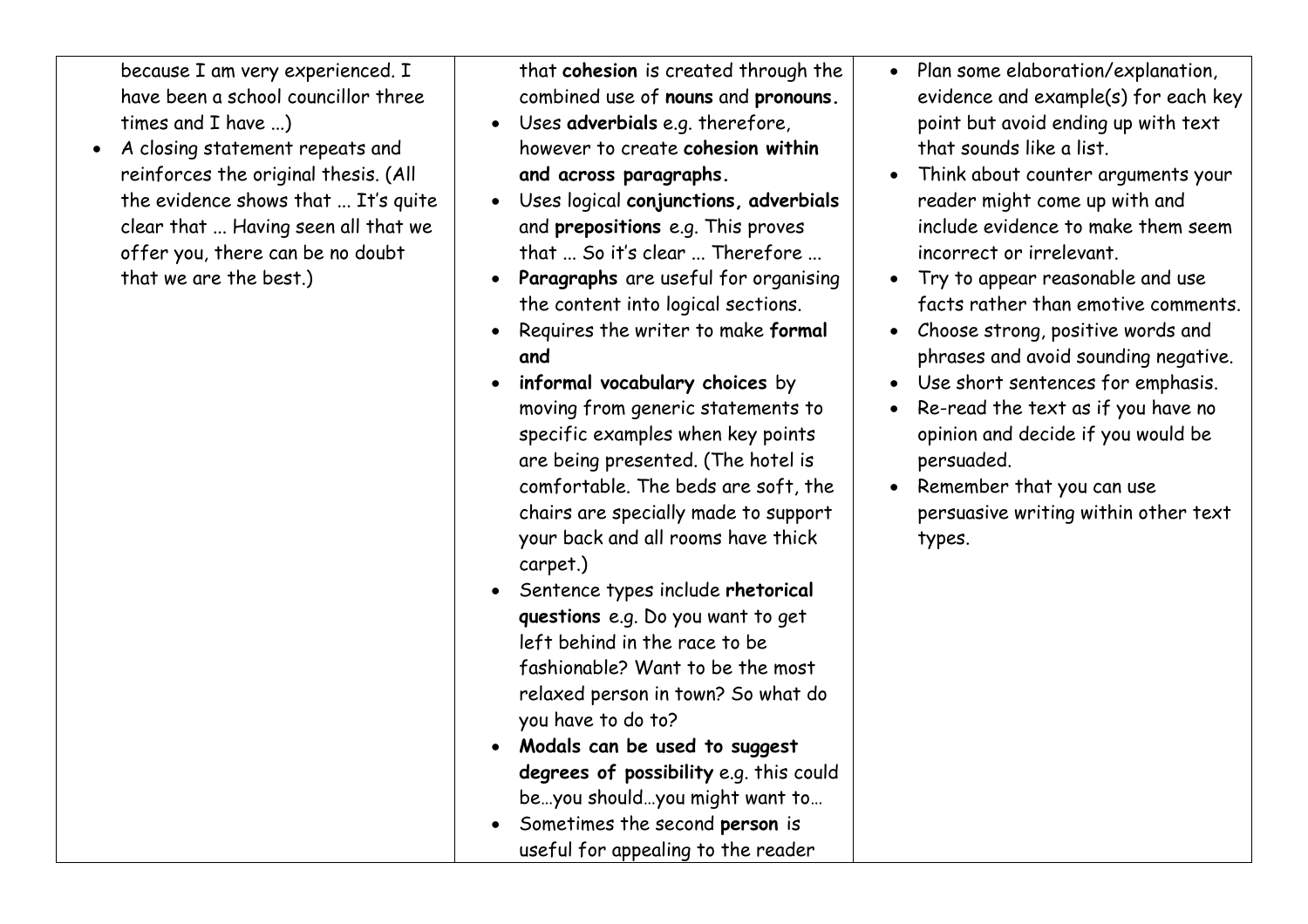| e.g. e.g. this is just what you've been<br>looking for. This also enables<br>adaptation of the Degrees of<br>formality and informality so that<br>the text appeals to the reader.<br>Adjectives can be used to create<br>persuasive noun phrases e.g.<br>delicious chocolateevil hunters<br>• In some formal texts, it may be<br>possible to use the passive voice e.g.<br>It can be saidit cannot be<br>overstated<br>Repetition can be used to strengthen<br>your point of view. This also acts as a<br>cohesive device.<br>Because arguments include<br>$\bullet$<br>hypothetical ideas, conditional<br>language, such as the subjunctive |  |
|----------------------------------------------------------------------------------------------------------------------------------------------------------------------------------------------------------------------------------------------------------------------------------------------------------------------------------------------------------------------------------------------------------------------------------------------------------------------------------------------------------------------------------------------------------------------------------------------------------------------------------------------|--|
|                                                                                                                                                                                                                                                                                                                                                                                                                                                                                                                                                                                                                                              |  |
| form can sometimes be used e.g. If<br>people were to stop hunting whales                                                                                                                                                                                                                                                                                                                                                                                                                                                                                                                                                                     |  |

| Year group  | <b>Grammatical feature</b>                                                                          |
|-------------|-----------------------------------------------------------------------------------------------------|
| <b>EYFS</b> | N/A                                                                                                 |
|             | Talk about how they respond to certain words, stories and pictures by behaving or wanting to behave |
|             | in particular ways (e.g. pictures of food that make them want to eat things)                        |
|             | Watch and listen when one person is trying to persuade another to do something or go somewhere.     |
|             | Recognising what is happening.                                                                      |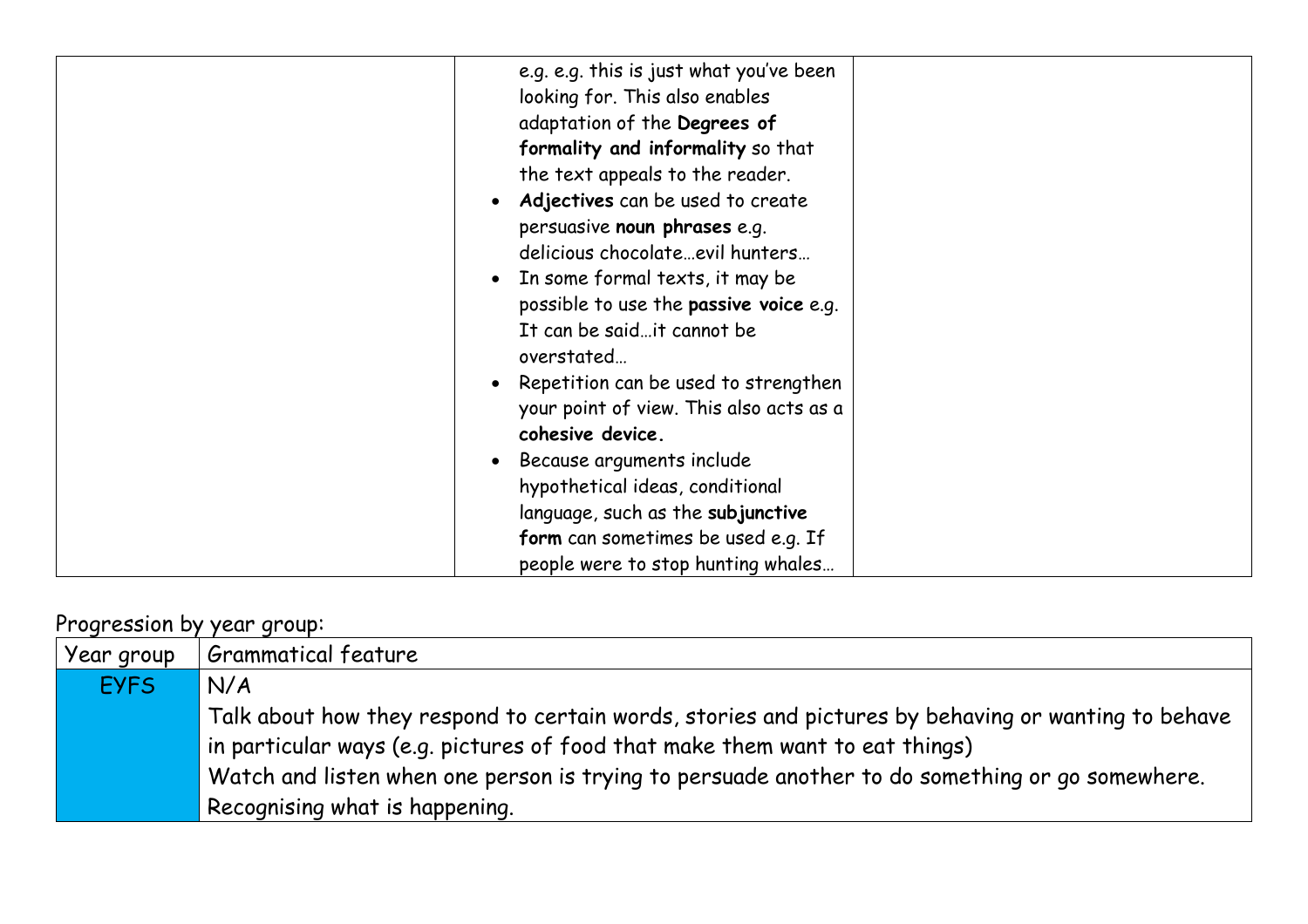|                 | Give oral explanations (e.g.) their or another's motives; why and how they can persuade or be     |
|-----------------|---------------------------------------------------------------------------------------------------|
|                 | persuaded.                                                                                        |
| $\mathbf{1}$    | N/A                                                                                               |
|                 | Read captions, pictures, posters and adverts that are trying to persuade. Begin to recognise what |
|                 | they are trying to do and some of the ways they do it.                                            |
|                 | Through games and role play begin to explore what it means to persuade or be persuaded, and what  |
|                 | different methods might be effective.                                                             |
| $\overline{2}$  | Written in present tense                                                                          |
|                 | Rhetorical questions                                                                              |
|                 | Effective use of noun phrases                                                                     |
| $\overline{3}$  | Express time, place and cause using conjunctions (e.g. so, because), adverbs and prepositions     |
|                 | Use present perfect form of verbs                                                                 |
| 4               | Create cohesion through the use of nouns and pronouns                                             |
|                 | Use adverbials e.g. therefore, however                                                            |
|                 | Use paragraphs to organise ideas                                                                  |
|                 | Effective use of expanded noun phrases                                                            |
| $5\overline{)}$ | Modals can be used to suggest degrees of possibility                                              |
|                 | Create cohesion within paragraphs using adverbials                                                |
| 6               | Make formal and informal vocabulary choices                                                       |
|                 | Adapt degrees of formality and informality to suit the form of the text                           |
|                 | The passive voice can be used in some formal persuasive texts                                     |
|                 | Use conditional forms such as the subjunctive form to hypothesise                                 |
|                 | Create cohesion across paragraphs using a wider range of cohesive devices which can include       |
|                 | adverbials                                                                                        |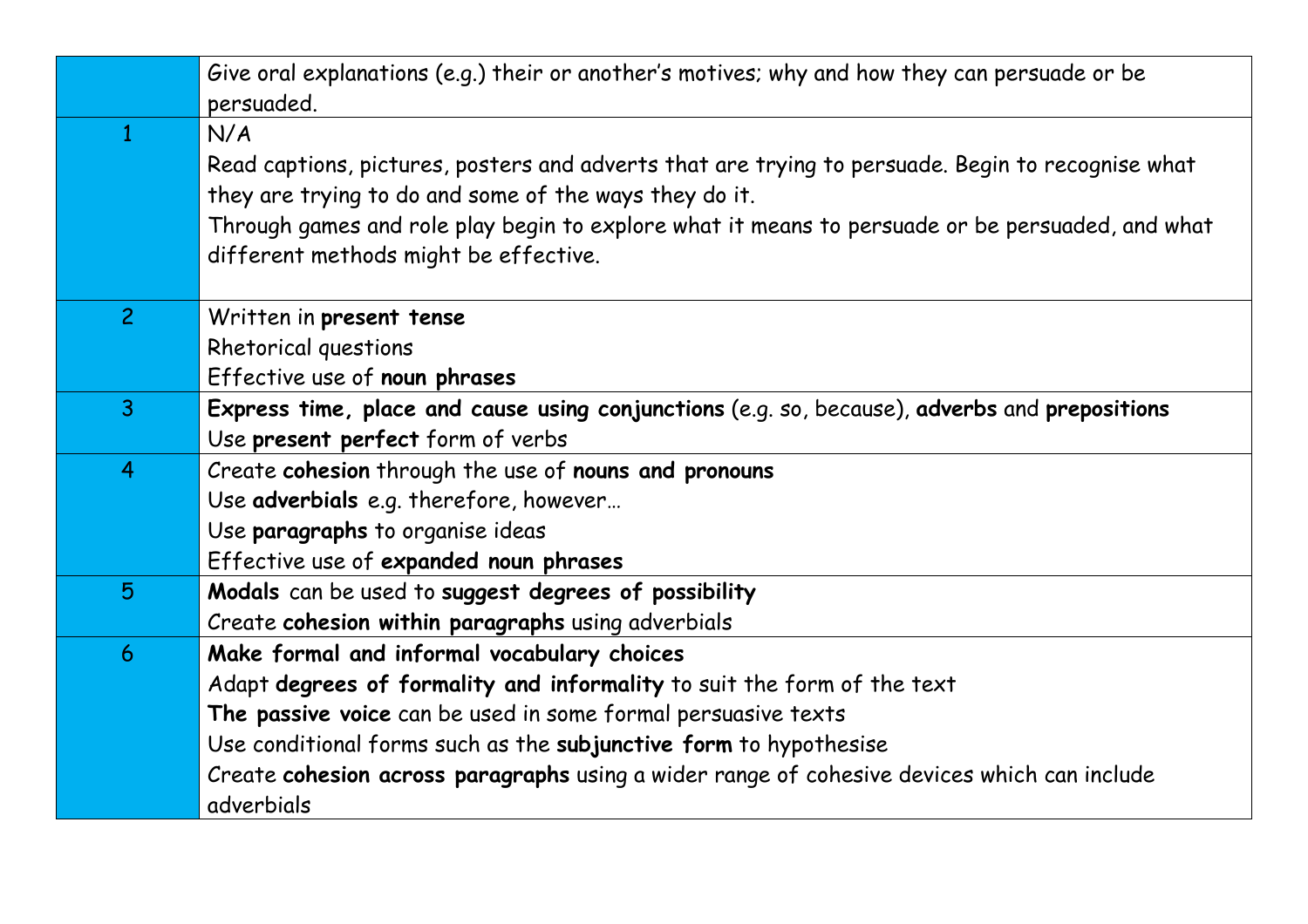Common types of persuasive writing:

- Writing publicity materials such as tourist brochures based on trips to places of interest; writing editorials to newspapers about controversial issues
- Writing letters about topics such as traffic through the village or deforestations
- Creating posters and leaflets about issues such as bullying, stranger danger or substance abuse
- Creating posters, articles and leaflets promoting healthy living based on science work about teeth and nutrition
- Writing book reviews for other pupils
- Book blurbs
- Political pamphlets
- Applying for a job or a position on the school council

Progression in report text:

Non-chronological reports describe things the way they are, so they usually present information in an objective way. Sometimes, the selection of information by the writer can result in a biased report. As with all text types, variants occur and non-chronological reports can be combined with other text types. A text that is essentially a non-chronological report written in the present tense may include other text types such as other types of report, e.g. when a specific example is provided to add detail to a statement, (Sharks are often seen around the coasts of Britain but they rarely attack people. In 2006, a man was surfing in Cornwall when he was badly bitten but it was the only incident recorded there for twenty years).

Purpose: To provide detailed information about the way things are or were. To help readers/listeners understand what is being described by organising or categorising information.

| Generic Text Features              | <b>Grammatical Features</b>              | Planning and preparation              |
|------------------------------------|------------------------------------------|---------------------------------------|
| In the absence of a chronological  | Often written in the <b>third person</b> | • Plan how you will organise the      |
| structure where events happen in a | and present tense e.g. They like to      | information you want to include, e.g. |
| particular                         |                                          | use paragraph headings or a grid.     |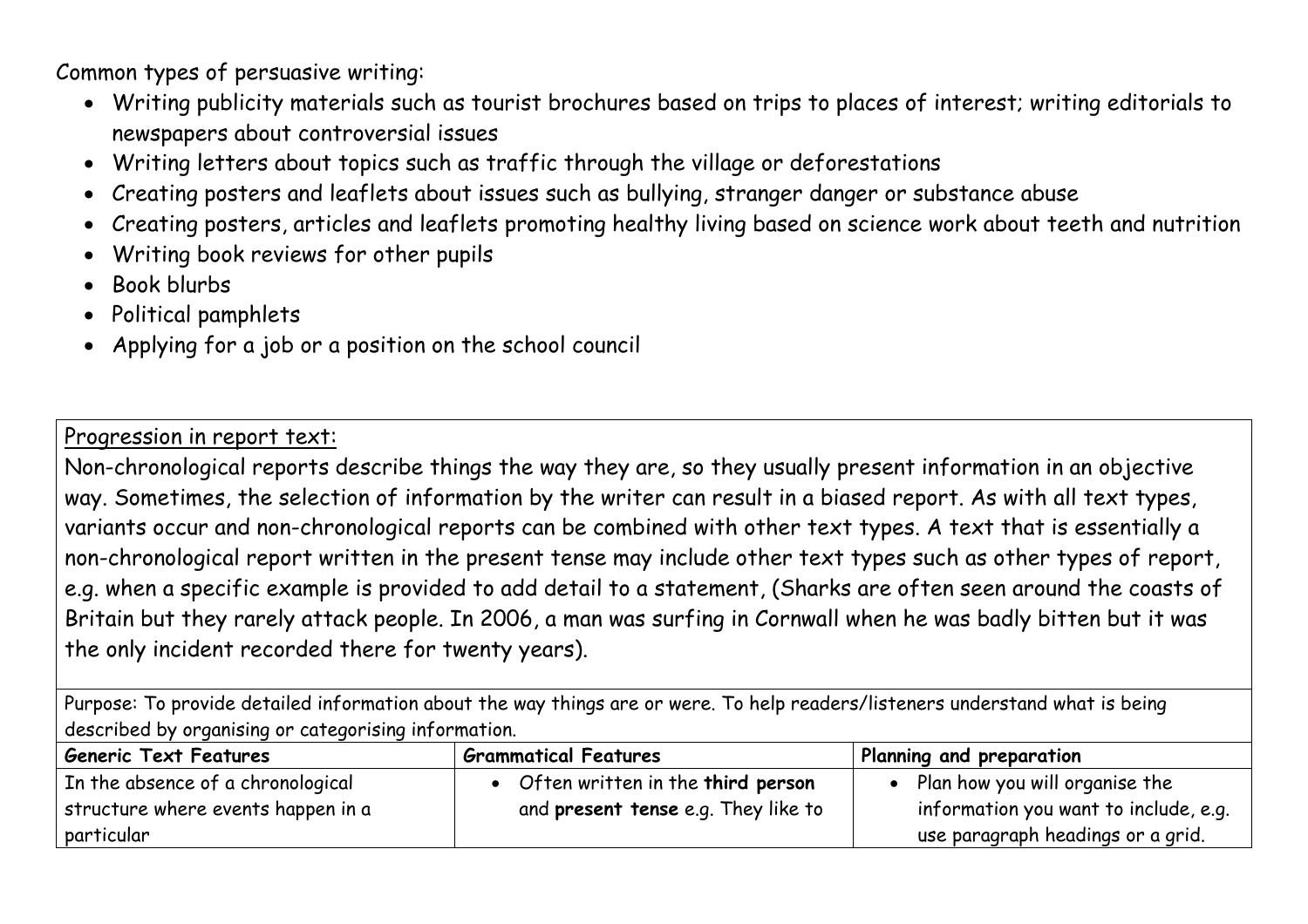order, non-chronological reports usually have a

logical structure. They tend to group information,

often moving from general to more specific detail and examples or elaborations. A common

structure includes:

- an opening statement, often a general classification (Sparrows are birds);
- sometimes followed by a more detailed or technical classification (Their Latin name is...);
- a description of whatever is the subject of the report organised in some way to help the reader make sense of the information. For example:
- its qualities (Like most birds, sparrows have feathers.);
- its parts and their functions (The beak is small and strong so that it can ...);
- its habits/behaviour/ uses (Sparrows nest in ...)

build their nests ... It is a cold and dangerous place to live.

- Sometimes written in the **past tense**, as in a historical report e.g. Children as young as seven worked in factories. They were poorly fed and clothed and they did dangerous work.
- **Questions** can be used to form titles e.g. Who were the Victorians? What was it like in a Victorian school?
- **Question marks** are used to denote questions.
- Use of **conjunctions** e.g. so, because…
- Use **prepositions** e.g. before, after…
- **Cohesion** can be created, and repetition avoided through the use of **nouns** and **pronouns** e.g. The Victorians liked…they were particularly fond of…
- Non-chronological reports are often organised into sections. This makes **paragraphing** a useful tool.
- **Headings** can be used to organise different sections.
- **Layout devices** such as heading, subheadings, columns, bullets etc can be used to present information clearly. Consistent use across the text helps create **cohesion**.
- Gather information from a wide range of sources and collect it under the headings you've planned.
- Consider using a question in the title to interest your reader (Vitamins – why are they so important?).
- Try to find a new way to approach the subject and compose an opening that will attract the reader or capture their interest.
- Use the opening to make very clear what you are writing about.
- Include tables, diagrams or images e.g. imported photographs or drawings that add or summarise information.
- Find ways of making links with your reader. You could ask a direct question e.g. Have you ever heard of a hammerhead shark? or add a personal touch to the text e.g. So next time you choose a pet, think about getting a dog.
- Re-read the report as if you know nothing about its subject. Check that information is logically organised and clear.
- Use other text-types within your report if they will make it more effective for your purpose and audience.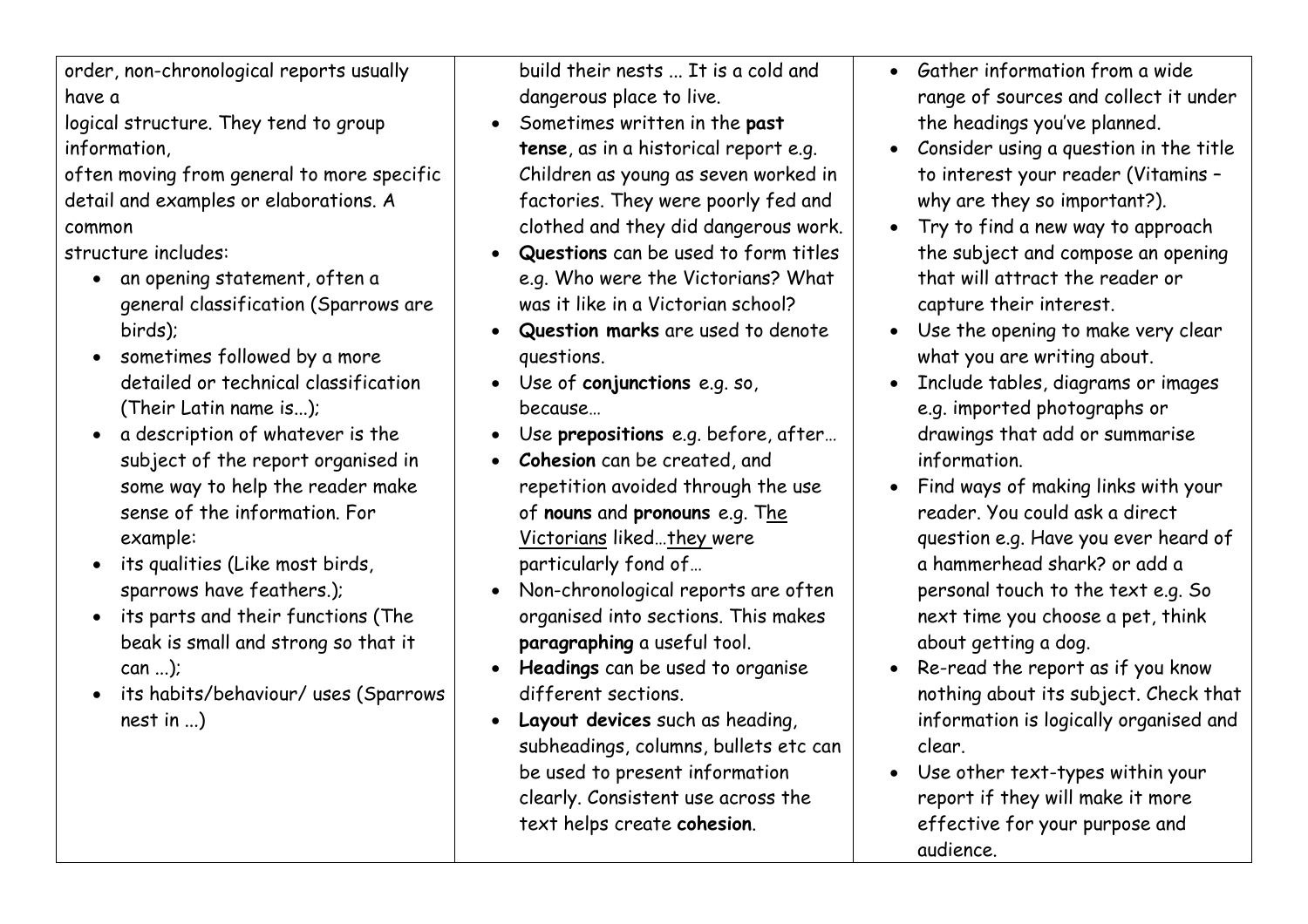| The passive voice is frequently used<br>$\bullet$ |  |
|---------------------------------------------------|--|
| to avoid personalisation, to avoid                |  |
| naming the agent of a verb, to add                |  |
| variety to sentences or to maintain               |  |
| an appropriate level of formality for             |  |
| the context and purpose of writing.               |  |
| E.g. Sparrows are found in  Sharks                |  |
| are hunted  children were taught                  |  |
| Requires the writer to appreciate                 |  |
| the difference between vocabulary                 |  |
| typical of informal speech and that               |  |
| appropriate for formal speech e.g.                |  |
| the habitat of wood mice rather than              |  |
| where wood mice live.                             |  |
| <b>Adjectives</b> and specifically                |  |
| comparative adjectives can be used                |  |
| to create description e.g. Polar bears            |  |
| are the biggest carnivores of all.                |  |
| They hibernate, just like other                   |  |
| bears. A polar bear's nose is as black            |  |
| as a piece of coal.                               |  |
| Brackets, dashes and commas can                   |  |
| be used to add extra information                  |  |
| inside parenthesis.                               |  |
|                                                   |  |

| Year group  | Grammatical feature                                                                                |
|-------------|----------------------------------------------------------------------------------------------------|
| <b>EYFS</b> | N/A                                                                                                |
|             | Describe something/someone (possibly after drawing it/them). Develop the description in response [ |
|             | to prompts or                                                                                      |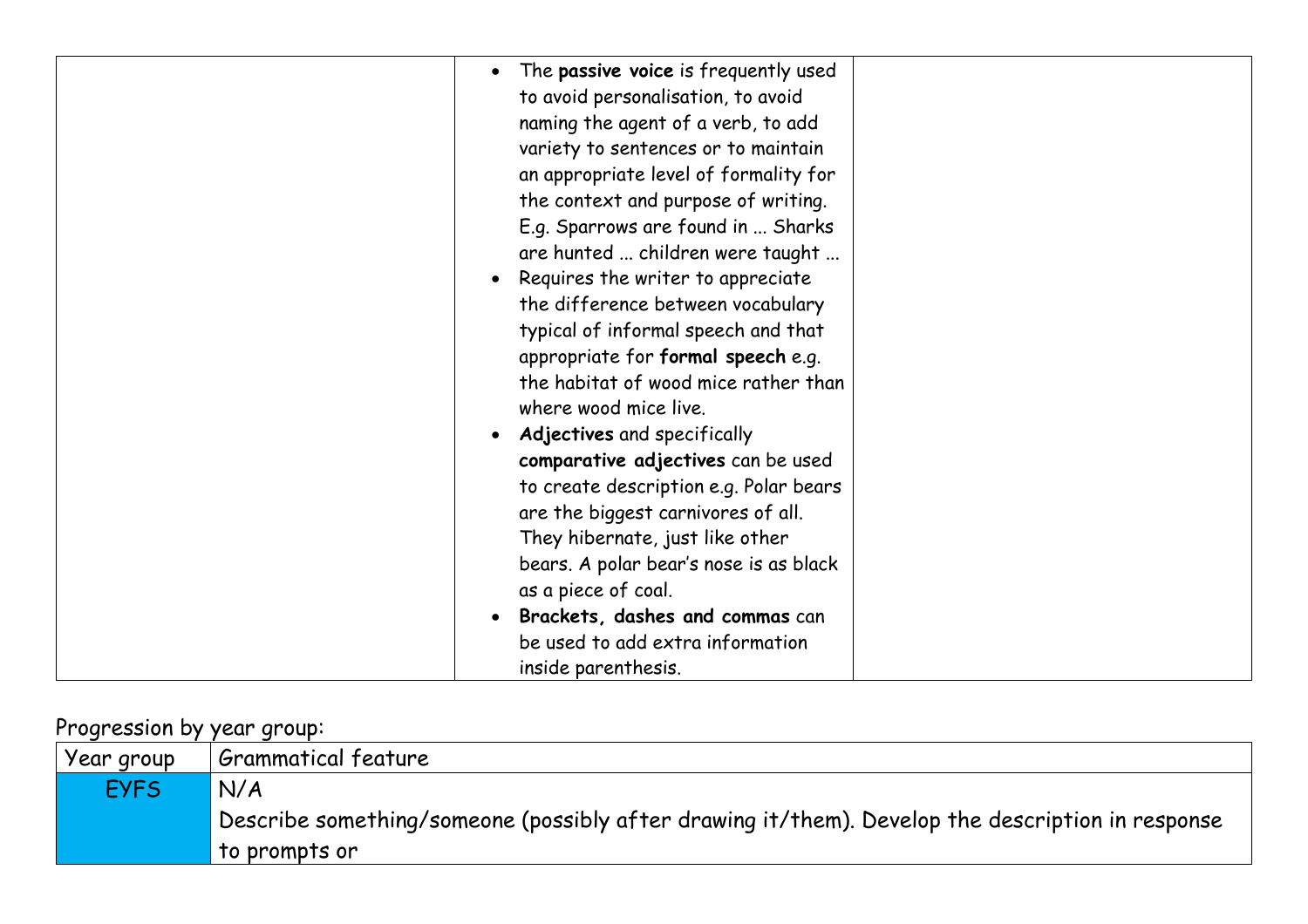|                 | questions (what does she like to eat? Has she a favourite toy? Ask similar probing questions to elicit |
|-----------------|--------------------------------------------------------------------------------------------------------|
|                 | a fuller                                                                                               |
|                 | description from someone else.                                                                         |
|                 | In a shared reading context read information books and look at/re-read the books independently.        |
|                 | Experiment with                                                                                        |
|                 | writing labels, captions and sentences for pictures or drawings in a variety of play, exploratory and  |
|                 | role-play                                                                                              |
|                 | situations.                                                                                            |
| 1               | Although, the Year 1 curriculum asks pupils to sequence sentences to write short narratives, simple    |
|                 | non-chronological reports can be written about topics with which pupils are familiar. These should     |
|                 | use the grammar and punctuation objectives listed in the National Curriculum for Year 1 as below.      |
|                 | Use first person                                                                                       |
|                 | Full stops, capital letters and finger spaces within a sentence                                        |
|                 | <b>Exclamation marks to indicate emotion</b>                                                           |
|                 | Use of the personal pronoun 'I'                                                                        |
| $\overline{2}$  | Use present and past tense throughout writing                                                          |
|                 | Questions can be used to form titles                                                                   |
|                 | Question marks are used to denote questions (Y1)                                                       |
|                 | Use conjunctions e.g. because to aid explanation                                                       |
|                 | Use adjectives including comparative adjectives to create description                                  |
| $\overline{3}$  | Express time, place and cause using conjunctions (e.g. so, because), adverbs and prepositions          |
|                 | Headings and subheadings used to aid presentation                                                      |
| $\overline{4}$  | Create cohesion through the use of nouns and pronouns                                                  |
|                 | Use of paragraphs to organise ideas                                                                    |
| $5\overline{)}$ | Create cohesion within paragraphs using adverbials                                                     |
|                 | Parenthesis can be used to add additional information                                                  |
|                 |                                                                                                        |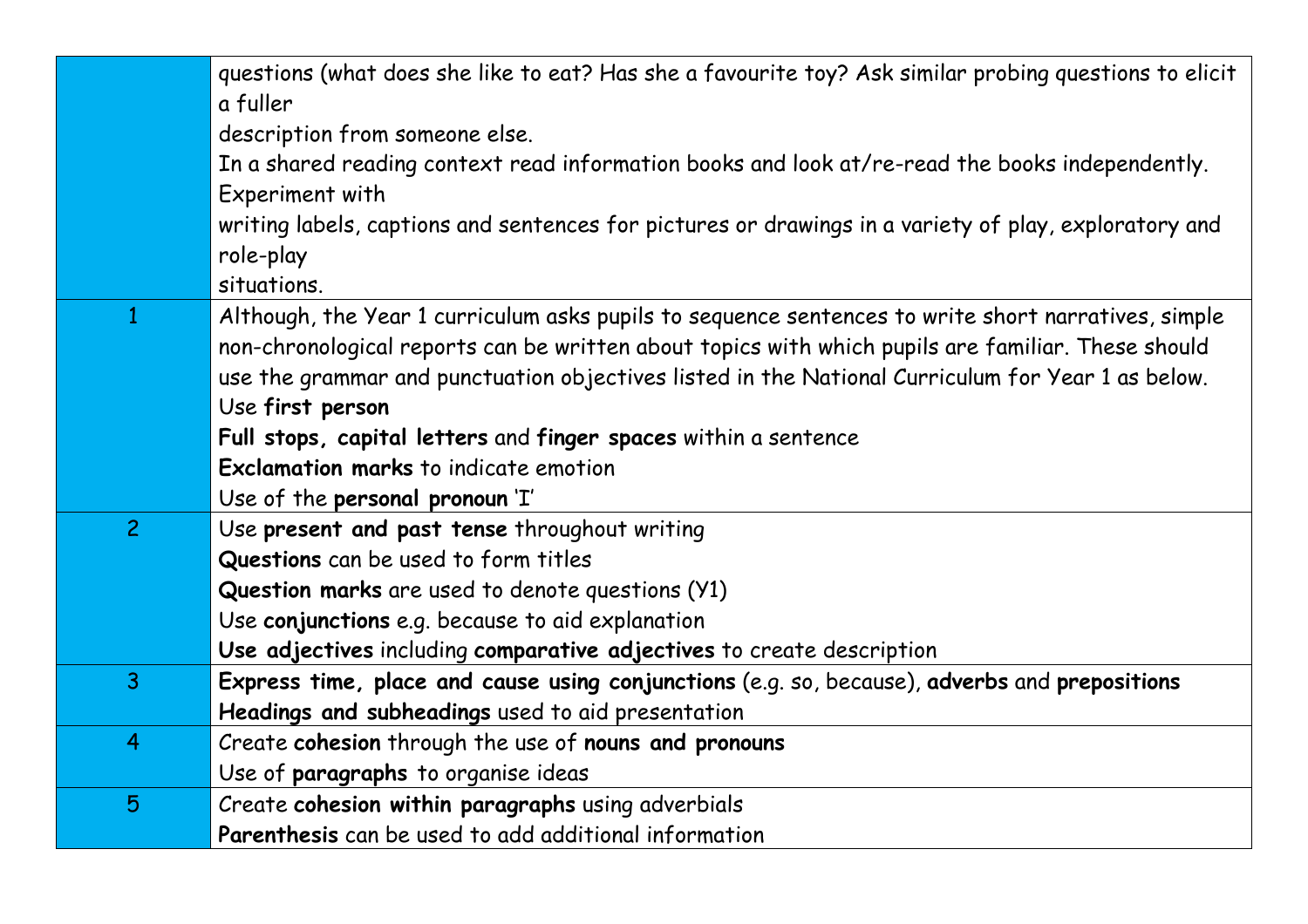|   | $\mathsf{I}$ Use layout devices to provide additional information and quide the reader           |
|---|--------------------------------------------------------------------------------------------------|
| 6 | Use vocabulary typical of informal speech and that appropriate for formal speech in the          |
|   | appropriate written forms                                                                        |
|   | The passive voice can be used                                                                    |
|   | Create cohesion across paragraphs using a wider range of cohesive devices such as organisational |
|   | features, headings and questions                                                                 |

Common forms of report writing:

- Describing aspects of daily life in history (e.g. fashion, transport, buildings)
- Describing the characteristics of anything (e.g. particular animals or plants; the planets I the solar system, different rocks and materials; mythological creatures)
- Comparing and describing localities or geographical features
- Describing the characteristics of religious groups and their lifestyles in RE
- Information leaflets
- Tourist guidebooks
- Encyclopaedia entries
- Magazine articles
- Letters
- Non-fiction books
- Catalogues

## Progression in Recounts:

Recounts are sometimes referred to as 'accounts'. They are the most common text type we encounter as readers and listeners, not least because they are the basic form of many storytelling texts. Stories and anecdotes can have a range of purposes, frequently depending on the genre being used, and they often set out to achieve a deliberate effect on the reader/listener. In non-fiction texts they are used to provide an account of events. Recounts can be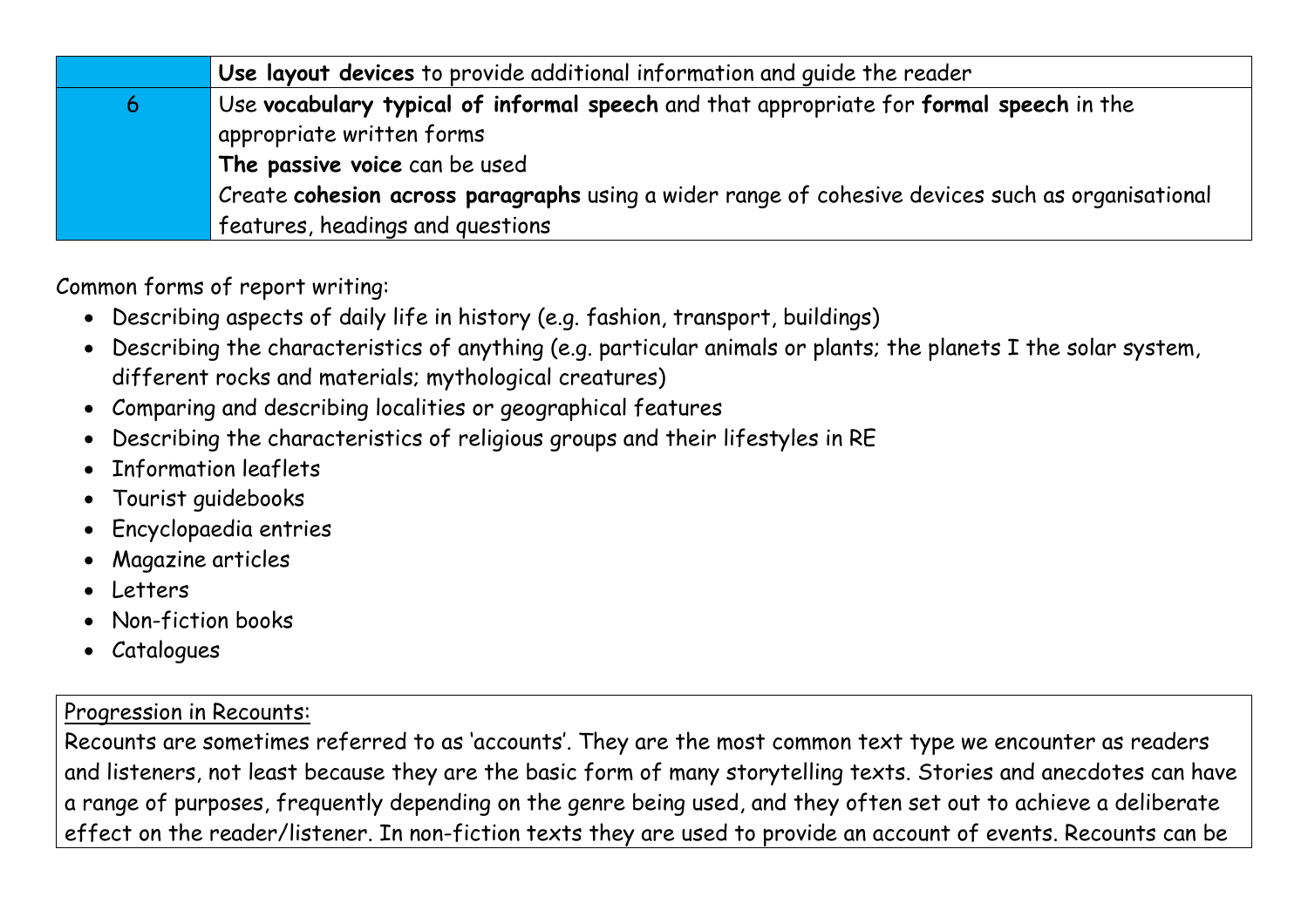combined with other text types, for example, newspaper reports of an event often consist of a recount that includes elements of explanation.

| Purpose: To recall events in a way that engages the reader/listener                                                                                                                                                                                                                                                                                                                                                                                                                                                                                                                                                                                                                                                              |                                                                                                                                                                                                                                                                                                                                                                                                                                                                                                                                                                                                                                                                                                                                                                                                                                                      |                                                                                                                                                                                                                                                                                                                                                                                                                                                                                                                                                                                                                                                                                                                                                                                                                                    |  |
|----------------------------------------------------------------------------------------------------------------------------------------------------------------------------------------------------------------------------------------------------------------------------------------------------------------------------------------------------------------------------------------------------------------------------------------------------------------------------------------------------------------------------------------------------------------------------------------------------------------------------------------------------------------------------------------------------------------------------------|------------------------------------------------------------------------------------------------------------------------------------------------------------------------------------------------------------------------------------------------------------------------------------------------------------------------------------------------------------------------------------------------------------------------------------------------------------------------------------------------------------------------------------------------------------------------------------------------------------------------------------------------------------------------------------------------------------------------------------------------------------------------------------------------------------------------------------------------------|------------------------------------------------------------------------------------------------------------------------------------------------------------------------------------------------------------------------------------------------------------------------------------------------------------------------------------------------------------------------------------------------------------------------------------------------------------------------------------------------------------------------------------------------------------------------------------------------------------------------------------------------------------------------------------------------------------------------------------------------------------------------------------------------------------------------------------|--|
| <b>Generic Text Features</b>                                                                                                                                                                                                                                                                                                                                                                                                                                                                                                                                                                                                                                                                                                     | <b>Grammatical Features</b>                                                                                                                                                                                                                                                                                                                                                                                                                                                                                                                                                                                                                                                                                                                                                                                                                          | Planning and preparation                                                                                                                                                                                                                                                                                                                                                                                                                                                                                                                                                                                                                                                                                                                                                                                                           |  |
| Structure often includes:<br>• orientation such as scene-setting or<br>establishing context (It was the<br>school holidays. I went to the park<br>$\ldots$<br>an account of the events that took<br>place, often in chronological order<br>(The first person to arrive was )<br>some additional detail about each<br>event (He was surprised to see me.<br>reorientation, e.g. a closing<br>$\bullet$<br>statement that may include<br>elaboration. (I hope I can go to the<br>park again next week. It was fun.)<br>Structure sometimes reorganises the<br>chronology<br>of events using techniques such as<br>flashbacks,<br>moving the focus backwards and forwards<br><i>in</i><br>time, but these strategies are more often | Usually written in the past tense<br>$\bullet$<br>with space for pupils to use the past<br>progressive form of verbs, e.g. the<br>children were playing, I was hoping<br>Opportunities also exist for the use<br>of the past perfect e.g. The children<br>had triedearlier in the day, the<br>owls had hunted and Past perfect<br>progressive forms e.g. the children<br>had been singing we had been<br>hoping to go on this trip for a long<br>time<br>Some forms may use present tense,<br>e.g. informal anecdotal storytelling<br>(Just imagine - I'm in the park and I<br>suddenly see a giant bat flying<br>towards me!) which also enables<br>writing to meet different levels of<br>formality and informality. In these<br>cases it is also possible to extend<br>opportunities to writing using the<br>present progressive e.g. I am really | Plan how you will organise the way<br>$\bullet$<br>you retell the events. You could use a<br>timeline to help you plan.<br>Details are important to create a<br>$\bullet$<br>recount rather than a simple list of<br>events in order. Try using When?<br>Where? Who? What? Why?<br>questions to help you plan what to<br>include.<br>Decide how you will finish the<br>recount. You'll need a definite ending,<br>perhaps a summary or a comment on<br>what happened (I think our school<br>trip to the Science Museum was the<br>best we have ever had).<br>Read the text through as if you don't<br>$\bullet$<br>know anything about what it is being<br>recounted. Is it clear what happened<br>and when?<br>Is the style right for the genre you<br>$\bullet$<br>are using? (Technical/formal<br>language to recount a science |  |
| used in<br>fiction recounts                                                                                                                                                                                                                                                                                                                                                                                                                                                                                                                                                                                                                                                                                                      | hoping<br>Conjunctions are useful for                                                                                                                                                                                                                                                                                                                                                                                                                                                                                                                                                                                                                                                                                                                                                                                                                | experiment, powerful verbs and vivid<br>description to recount an adventure,                                                                                                                                                                                                                                                                                                                                                                                                                                                                                                                                                                                                                                                                                                                                                       |  |
|                                                                                                                                                                                                                                                                                                                                                                                                                                                                                                                                                                                                                                                                                                                                  | coordinating events and showing                                                                                                                                                                                                                                                                                                                                                                                                                                                                                                                                                                                                                                                                                                                                                                                                                      | informal, personal language to tell                                                                                                                                                                                                                                                                                                                                                                                                                                                                                                                                                                                                                                                                                                                                                                                                |  |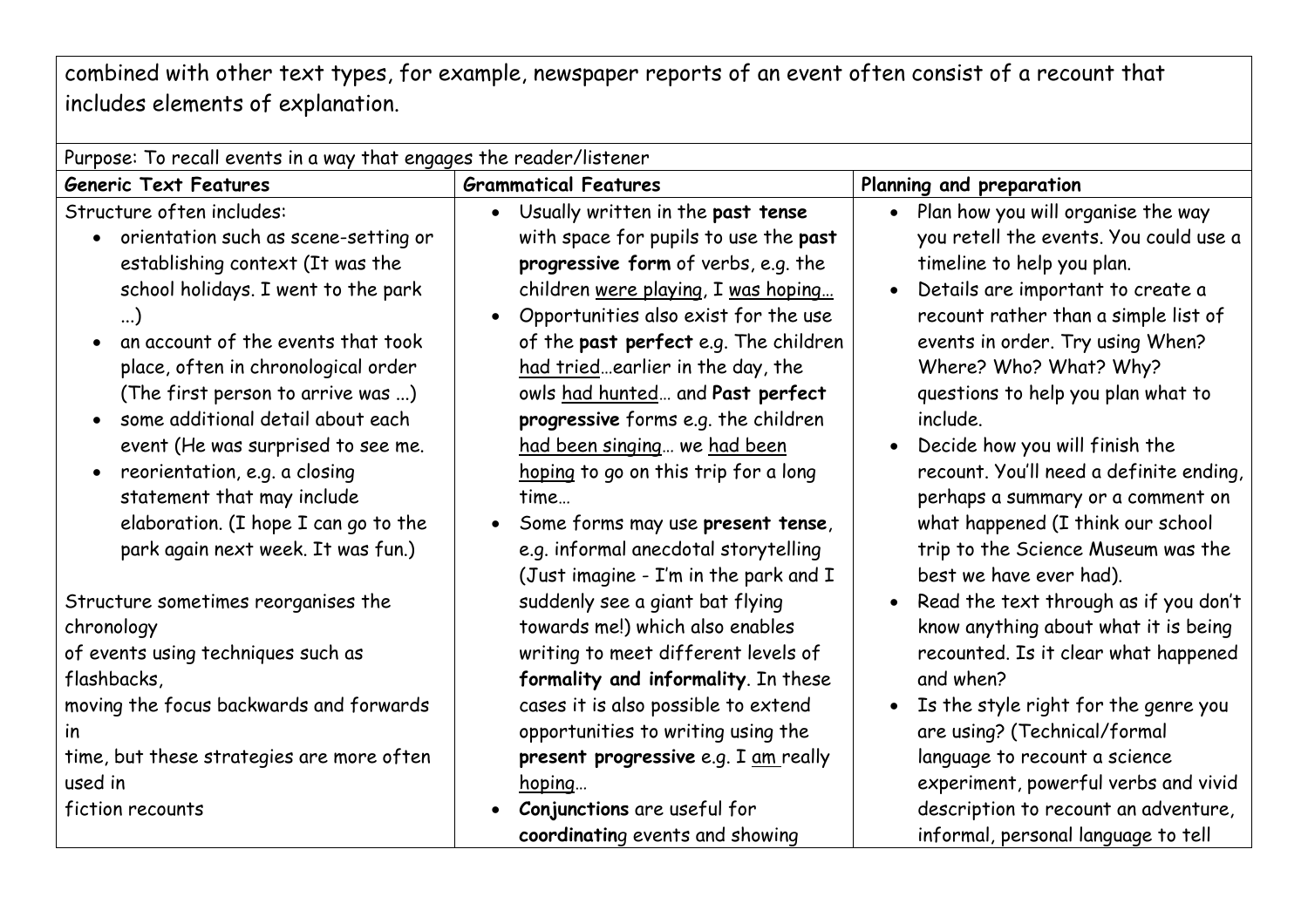|  | subordination e.g. we went to the<br>park so we could play on the swings<br>Events being recounted have a<br>$\bullet$<br>chronological order, so conjunctions,<br>adverbs and prepositions are used<br>e.g. then, next, first, afterwards,<br>just before that, at last, meanwhile.<br>Noun phrases (some people, most<br>dogs, blue butterfly) can be used to<br>add detail and interest the reader<br>The subject of a recount tends to<br>focus on individual or group<br>participants, which requires the use<br>of either first or third person e.g.<br>Third person they all shouted, she<br>crept out, it looked like an animal of<br>some kind).<br>In personal recounts, the first<br>person is used e.g. I was on my way<br>to school  We got on the bus<br>Recounts can take many forms<br>(diaries, letters, newspaper reports)<br>paragraphing can be used to<br>organise all of these.<br>Uses adverbials e.g. therefore,<br>$\bullet$<br>however to create cohesion within<br>and across paragraphs.<br>Different degrees of formality may<br>be required for different forms e.g.<br>high formality if recounting in the | your friends about something funny<br>that happened to you.) |
|--|-------------------------------------------------------------------------------------------------------------------------------------------------------------------------------------------------------------------------------------------------------------------------------------------------------------------------------------------------------------------------------------------------------------------------------------------------------------------------------------------------------------------------------------------------------------------------------------------------------------------------------------------------------------------------------------------------------------------------------------------------------------------------------------------------------------------------------------------------------------------------------------------------------------------------------------------------------------------------------------------------------------------------------------------------------------------------------------------------------------------------------------------|--------------------------------------------------------------|
|--|-------------------------------------------------------------------------------------------------------------------------------------------------------------------------------------------------------------------------------------------------------------------------------------------------------------------------------------------------------------------------------------------------------------------------------------------------------------------------------------------------------------------------------------------------------------------------------------------------------------------------------------------------------------------------------------------------------------------------------------------------------------------------------------------------------------------------------------------------------------------------------------------------------------------------------------------------------------------------------------------------------------------------------------------------------------------------------------------------------------------------------------------|--------------------------------------------------------------|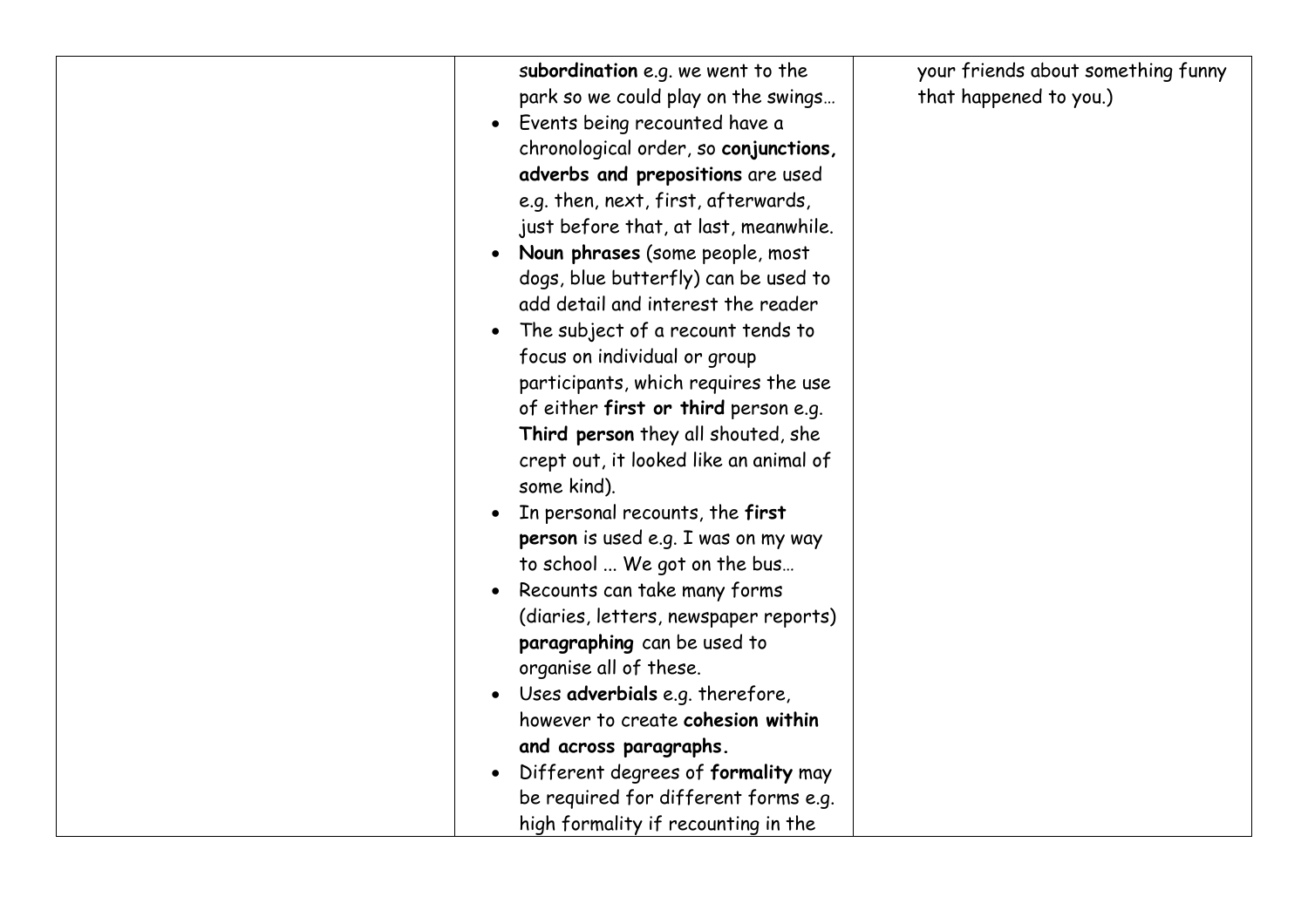| style of<br>i broadsheet newspaper or   |  |
|-----------------------------------------|--|
| i a personal diary.<br>.<br>formal in a |  |

| Year group     | <b>Grammatical features</b>                                                                            |
|----------------|--------------------------------------------------------------------------------------------------------|
| <b>EYFS</b>    | N/A                                                                                                    |
|                | Informally recount incidents in own life to other children or adults and listen to others doing the    |
|                | same. Experiment with writing in a variety of play, exploratory and role-play situations. Write        |
|                | sentences to match pictures or sequences of pictures illustrating an event. Use experience of simple   |
|                | recounts as a basis for shared composition with an adult such as retelling, substituting or extending, |
|                | leading to simple independent writing.                                                                 |
|                | Use first person                                                                                       |
|                | Full stops, capital letters and finger spaces within a sentence                                        |
|                | <b>Exclamation marks to indicate emotion</b>                                                           |
|                | Use of the personal pronoun 'I'                                                                        |
| $\overline{2}$ | Use past and present tense throughout writing                                                          |
|                | Use progressive forms of verbs                                                                         |
|                | Use conjunctions for coordination and subordination                                                    |
|                | Use of noun phrases                                                                                    |
| 3              | Express time, place and cause using conjunctions (e.g. so, because), adverbs and prepositions          |
|                | Inverted commas can be used to punctuate direct speech                                                 |
| 4              | Use of paragraphs to organise ideas                                                                    |
|                | Effective use of expanded noun phrases                                                                 |
|                | Fronted adverbials (e.g. Later that day)                                                               |
| 5              | Use of the past perfect                                                                                |
|                | <b>Modals</b> can be used to indicate degrees of possibility                                           |